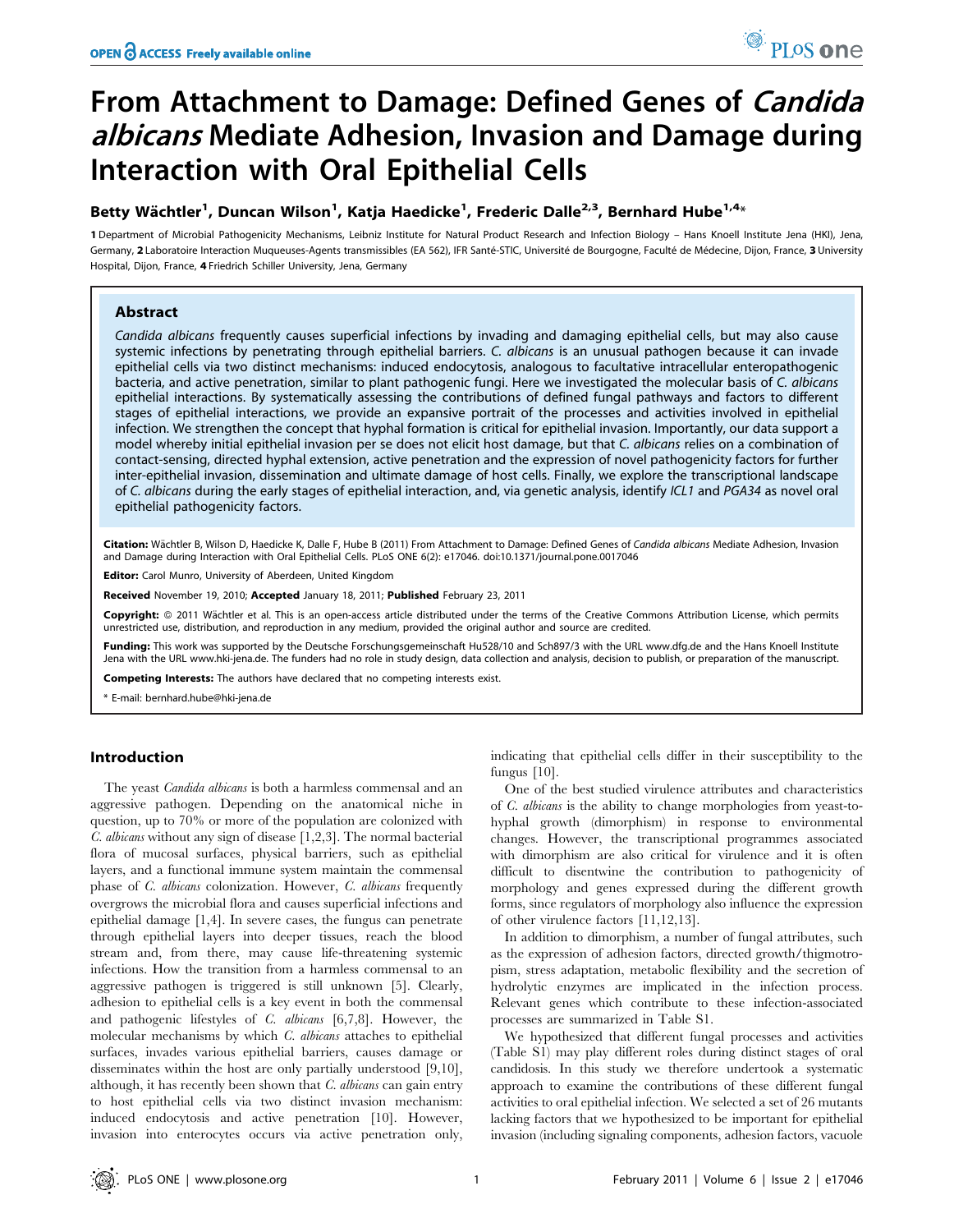biogenesis, intracellular glycerol accumulation and some genes with previously described roles in infection – Table S1) and assessed their ability to adhere to, invade and damage oral epithelial cells. To strengthen this systematic analysis, we performed genome-wide transcriptional profiling of C. albicans infecting oral epithelial monolayers and went on to functionally characterize genes identified as up-regulated during epithelial infection.

Importantly, we identified fungal genes and activities which are necessary for distinct stages of C. albicans interacting with epithelial cells, including a subset of genes, such as EED1 and PGA34, which are dispensable for epithelial invasion but essential for damage of epithelial cells.

## Results

## Defined C. albicans pathways, processes and activities: diverse contributions to epithelial adhesion, invasion and damage

To explore the molecular basis of C. albicans-epithelial interactions, we adopted a systematic approach to define the molecular mechanisms underpinning C. albicans-epithelial interactions. A total of 26 mutants were selected, which either were defective in processes or activities which we predicted to be important for infection, or which had previously been described as attenuated during host-pathogen interactions. These functional groups of factors include regulators of morphology and/or gene expression (RAS1, EED1, EFG1, CPH1, CPH2, TPK1, TPK2, TEC1, TUP1, BCR1, HGC1, RIM101 and CZF1), genes encoding cell surface localized and/or hyphal-associated proteins (ALS3, HWP1, HYR1 and ECM33), genes encoding factors involved in glycerol homeostasis, (GPD2, GPP1, PMT2), morphogenetic plasticity (VPS11, GPP1), detection of physical contact (MKC1), alkaline pH response (RIM101), factors involved in maintenance of cell polarity, directed growth, calcium influx and homeostasis  $(CK42)$ , and/or thigmotropism  $(RSRI, BUD2, EEDI)$  and the gene encoding a phospholipase (PLB1) (Table S1). All analyzed mutant strains were homozygote deletion mutants except the  $pm2\Delta$ / *PMT2* deletion strain, as the homozygote  $\frac{pm2\Delta}{pm2\Delta}$  mutant is not viable [14].

We independently assessed the ability of each mutant to adhere to, invade and cause damage to oral epithelial cells. Furthermore, all mutants were additionally tested for enterocyte invasion capacity. Since invasion into enterocytes is entirely dependent on active penetration and independent of induced endocytosis [10], this additional series of experiments enabled us to conclude which invasion mechanism was predominantly attenuated in these mutants. Similar to our previous study [10], the wild type showed comparable adherence, invasion and damage properties when interacting with oral epithelial cells or enterocytes (data not shown). Contact to epithelial or intestinal cells induced filamentation in almost all yeast cells  $(>98%)$  within 60 min and caused epithelial adhesion  $(>98\%)$  within 3 h. Although the morphological phenotypes of most of the mutants used in this study have been previously published (Table S1) we reasoned that some mutants may behave differently on epithelial cells. We therefore determined the percentage of hyphal, pseudohyphal and yeast cells and length of the formed filaments for each strain following 3 h incubation on epithelial monolayers (Table S2).

To determine adhesion, wild type and mutant cells were adjusted to an inoculum of  $1\times10^5$  cells, added to and co-incubated with monolayers of oral epithelial cells. Adhesion was quantified after 1 h of incubation. Independently, C. albicans cells were incubated on monolayers for 3 h and invasion of adherent cells quantified using a differential staining procedure and by calculating the percentage of invaded cells (note that for the invasion assay, monolayers were only washed at 3 h postinfection). In a third set of experiments, damage was quantified after 24 h infection by monitoring the release of epithelial LDH as a measure of cellular lysis (note that for the damage assay, monolayers were not washed during the 24 h incubation and fungal cells were not removed from the epithelial monolayer during this time). Only mutants with statistically significant differences compared to their corresponding wild type (BWP17+CIp30, CAI4+CIp10, RM1000, or SC5314) of  $p<0.05$ were considered as different. Since the phenotypes of all tested parental strains in terms of adhesion, invasion and damage of epithelial cells were similar to the wild type strain SC5314, only the results for strain SC5314 were included in the figures.

Based on these analyses, we divided the mutants into five different functional groups: (1) no significant differences, (2) adhesion, invasion and damage reduced, (3) invasion and damage reduced, (4) damage reduced, (5) adhesion and damage reduced. None of the tested mutants displayed significantly increased adherence, invasion or damage potential.

## Group 1: genes not involved in adhesion, invasion and damage

Few of the selected mutants showed no significant differences in adhesion, invasion or damage as compared to wild type cells. These were null mutants lacking the genes CPH1, CPH2, PLB1 or HYR1, indicating that these genes do not play any significant roles during interaction with epithelial cells under the conditions tested (data not shown).

## Group 2a: genes associated with adhesion, invasion and damage

Null mutants lacking the genes RIM101, CZF1, ALS3, HGC1, TUP1, TEC1, TPK1, TPK2, RAS1, or VPS11 showed significant differences at all analyzed stages of infection (adhesion, invasion, damage) (Fig. 1). Almost all of these mutants showed dramatically reduced adhesion (less than 35% of the wild type). Most of these mutants retained a certain degree of invasion potential  $(>= 40\%$  of the wild type), however, the  $ras1\Delta$  mutant was almost entirely unable to invade epithelial cells. Similar to the reduction in adhesion, damage was strongly reduced for all mutants with  $tpk1\Delta$ showing no measurable damage. Therefore, we concluded that group 2a genes are associated with adhesion, invasion and damage at all stages. All of these mutants also had significantly reduced abilities to invade enterocytes (data not shown, Table S3), suggesting that this group had reduced abilities to actively penetrate host cells. An exceptional member of group 2 was the mutant lacking TUP1. This mutant is hyperfilamentous, does not grow in the yeast form, and produces cell clumps, which causes experimental problems since standard cell counting to adjust to an exact defined cell number for infection is impossible. Therefore, we filtered  $turb1\Delta$  cells grown in liquid precultures to remove larger cell clumps, counted cells under the microscope and adjusted the inoculum to approximately  $2\times10^4$  cells. Since exact cell numbers are essential for quantification of adhesion, we could not quantify adhesion for this mutant. However, since the invasion assay is based on percent invasion of cells on epithelial surfaces, quantification of invasion was possible for  $turb1\Delta$ . Quantification of cell damage also depends on exact cell numbers, however, since the damage of  $turb1\Delta$  was barely measurable (less than 5% compared to the wild type), which cannot be explained by moderately lower cell numbers, we concluded that damage of  $turb1\Delta$  is strongly reduced.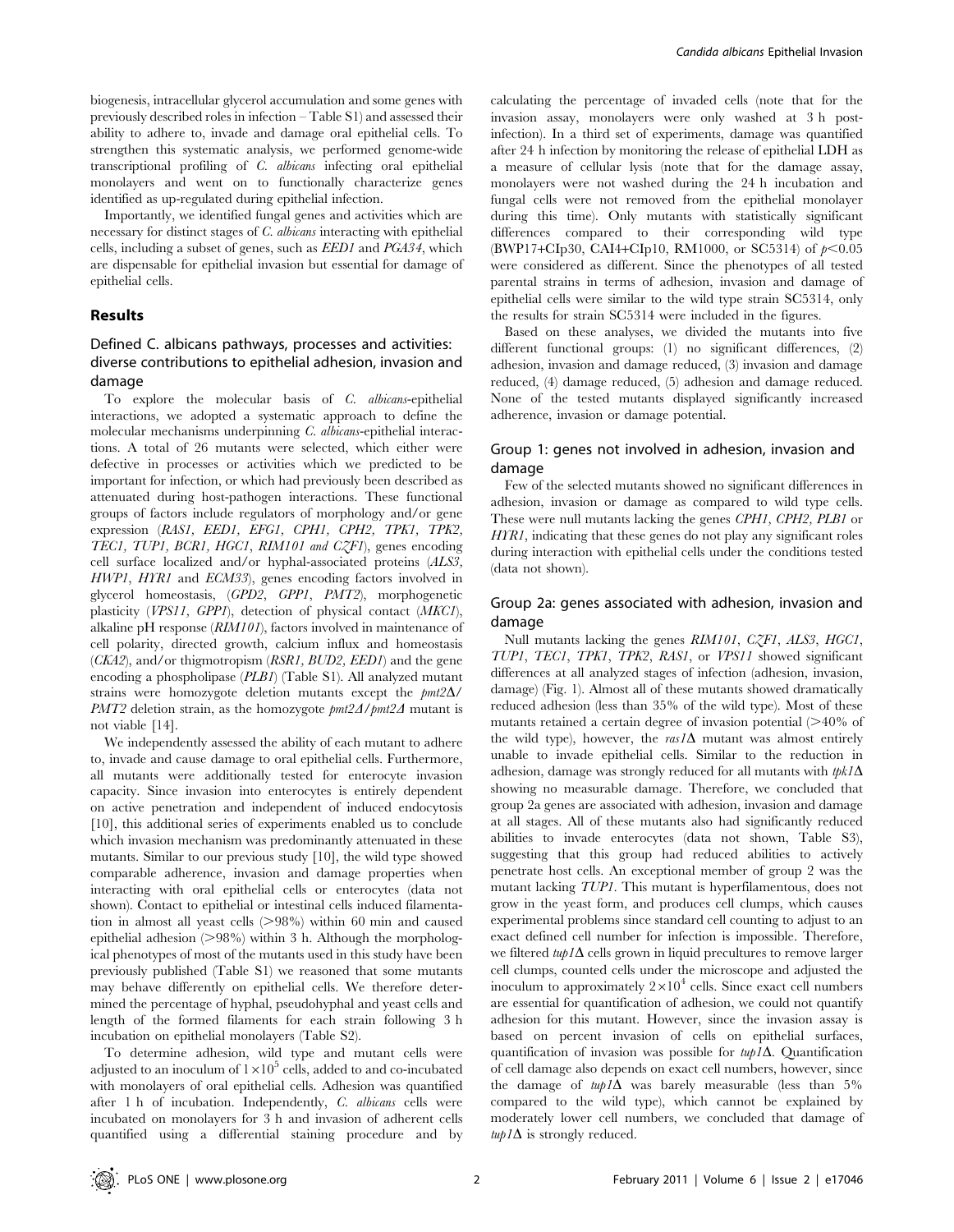

Figure 1. Groups of mutants lacking genes associated with adhesion, invasion and damage. Adhesion, invasion and damage potential was determined for each mutant and normalized against the relevant wild type. Group 2a mutants showed reduced adhesion, invasion and damage. The group 2b mutants efg1 $\Delta$  and ecm33 $\Delta$  show significant reduction in adhesion, but have a further decreased ability to invade into epithelial cells, suggesting distinct adhesion and invasion functions of these genes. The group 3 mutant pmt2 $\Delta$ /PMT2 lacks factors or activities which are specifically associated with invasion and damage, but not adhesion. Group 4 mutants lacking MKC1, GPP1, GPD2 and EED1 showed significant reduction in damage, but not adhesion and invasion. Group 5 mutants lacking CKA2, BCR1, HWP1, BUD2 or RSR1 showed significant reduction in adhesion and damage, but not invasion. n. d. = not determined; \*/\*\*, significant difference compared to the corresponding wild type (WT) (p<0.05/p<0.01). Note that adhesion, invasion and damage assays were performed separately. doi:10.1371/journal.pone.0017046.g001

## Group 2b: genes associated with adhesion, invasion and damage; adhesion-independent functions in invasion

Group 2b comprised  $efg1\Delta$  and  $ecm33\Delta$  and showed reduced adhesion, reduced invasion and reduced damage. Therefore, these genes belong to group 2. However, in contrast to group 2a, the invasion attenuation of group 2b mutants was much stronger than the observed reduction in adhesion (Fig. 1). Adhesion of  $\epsilon f g I \Delta$  was 45% reduced, but invasion of  $\epsilon f g I \Delta$  into epithelial cells was more than 70% reduced. Similarly, adhesion of  $\text{em33}\Delta$  was 45% reduced, but invasion of  $\epsilon$ cm33 $\Delta$  into epithelial cells was more than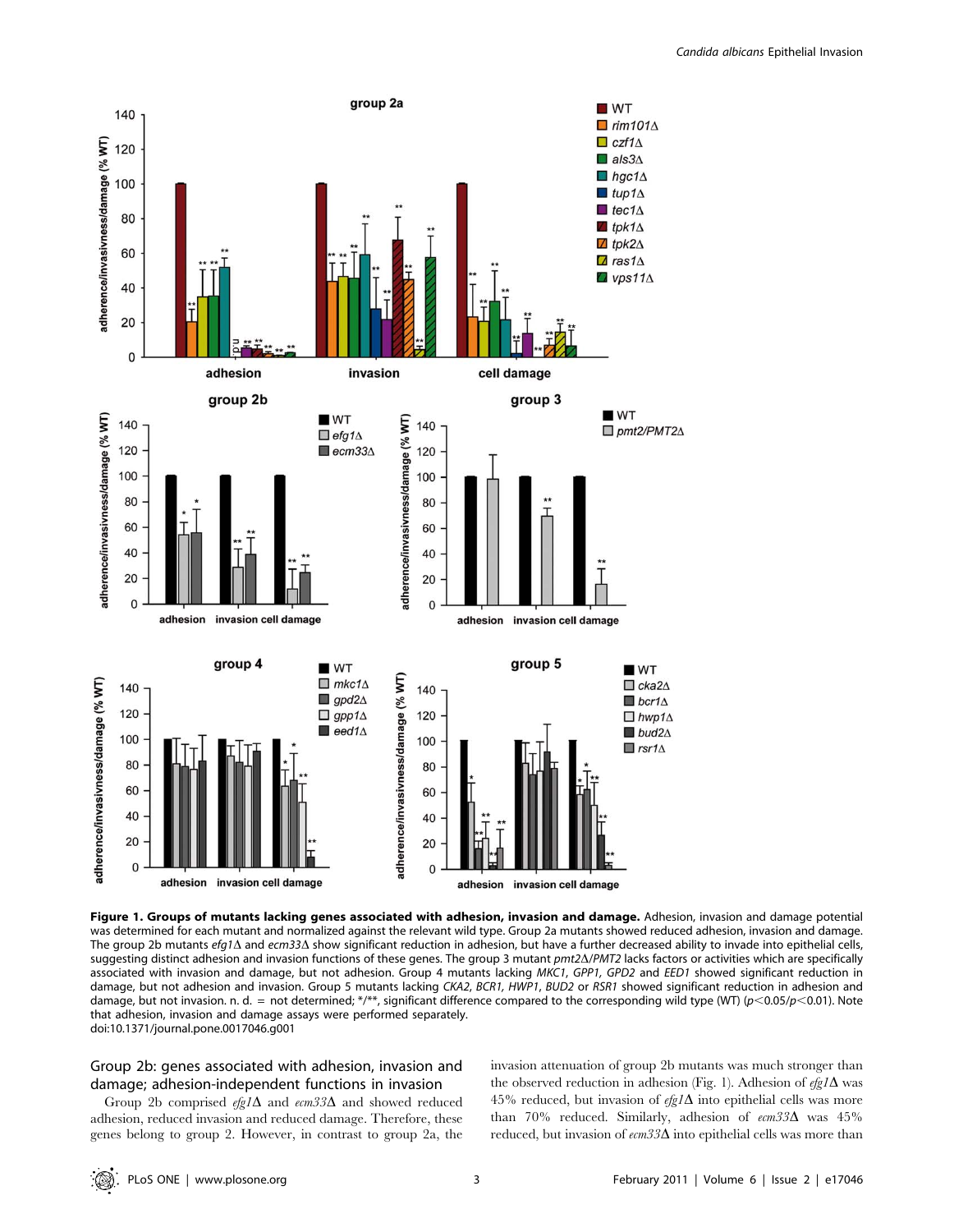60% reduced, suggesting that EFG1 and ECM33 play additional adhesion-independent roles in invasion. Furthermore, invasion of  $efg1\Delta$  into enterocytes was dramatically reduced (less than 5% of wild type,) while invasion of  $\epsilon$ cm33 $\Delta$  into enterocytes was reduced by 50% (data not shown), indicating that both mutants had reduced abilities to actively penetrate host cells.

Interestingly, all tested mutants with defects in the cAMP-PKA-Efg1 signaling pathway (ras1 $\Delta$ , tpk1 $\Delta$ , tpk2 $\Delta$ , efg1 $\Delta$ , tec1 $\Delta$ ) belonged to group 2, or the related sub-group 2b and had defects in adhesion, invasion and damage.

## Group 3: PMT2 plays a specific role in epithelial invasion and damage

Interestingly, of all strains tested, only one mutant  $\frac{pm2\Delta}{}$ PMT2) exhibited unaltered adhesion properties but significantly reduced invasion  $(>30\%$  reduced) and damage capacity  $(>80\%$ reduced) (Fig. 1). Similarly, invasion into enterocytes was strongly reduced (less than 30% of wild type, data not shown), suggesting that  $pm2\Delta/PMT2$  is defective for active penetration of host cells.

## Group 4: genes which are specifically associated with damage

In this group, neither adhesion nor invasion of mutants was significantly altered, but damage of oral epithelial cells was significantly reduced (Fig. 1). The mutants in this group include strains lacking the genes MKC1, GPD2, GPP1 or EED1. In particular, damage of oral epithelial cells by  $\text{e}e d\Lambda$  was dramatically reduced. An EED1 re-integrant strain restored wild type damage (data not shown). Interestingly, all damage associated strains of this group were able to form hyphae comparable to the wild type strain SC5314 by 3 h post-infection. Therefore, these mutants lack genes, which are specifically involved in damage of oral cells, but not adhesion or invasion. Since both GPD2 and GPP1 are involved in glycerol metabolism, we hypothesized that reduced intracellular glycerol content and resulting turgor pressure may have influenced the damage potential of mutant cells. We therefore measured the glycerol content of  $gpp1\Delta$  and  $gpd2\Delta$ mutants under osmotic stress conditions. Only the  $gpp1\Delta$  mutant contained significantly less glycerol  $-36.1\pm2.5\%$  (p $\leq 0.0017$ ) as compared to the level of wild type cells – under this condition.

## Group 5: genes which are specifically associated with adhesion and damage, but not invasion

Null mutants lacking the genes CKA2, BCR1, HWP1, BUD2 or RSR1 were strongly reduced in adhesion (at 1 h), but not significantly reduced in invasion into oral epithelial cells (at 3 h) (Fig. 1). Despite normal invasion potential, damage of oral monolayers was, like group 4 mutants, significantly reduced. Therefore, these genes seem to play a role in initial adhesion and subsequent damage, but are dispensable for invasion at 3 h. Together with the data for group 4, it would appear that considerable (i.e. wild type) levels of epithelial invasion can occur without eliciting significant damage of the host cells, suggesting that although oral epithelial invasion is required for damage, invasion *ber se* does not cause damage and that other fungal activities are involved in epithelial destruction.

## Group 4 and 5: stage specific roles in epithelial infection

Group 4 and 5 mutants displayed specific defects during epithelial infection. Of particular interest was the fact that these mutants invaded at the same rate as the wild type, but caused significantly reduced epithelial damage. We therefore decided to further dissect the roles of these ''damage-associated'' group 4 and 5 genes during epithelial infection.

## Differential adhesion kinetics (group 5)

The reduced initial adhesion (1 h) but unattenuated invasion (3 h) of group 5 mutants suggested that the respective gene products had major influences on initial adhesion, but that their requirements are then bypassed following extended epithelial contact. We therefore analyzed the adhesion kinetics of wild type C. albicans, as well as mutants lacking the regulatory GTPase Rsr1 (encoded by RSR1), involved in maintenance of cell polarity, directed growth and thigmotropism, its cognate GTPase activating protein (encoded by BUD2) and the adhesin-encoding HWP1. As shown in Fig. 2, adhesion rates at 20 min were low for all tested strains; however, following 1 h incubation, wild type cells began to adhere in greater numbers whilst adhesion rates of  $bud2\Delta$ , rsr1 $\Delta$ and  $h\omega p/\Delta$  remained low. At 2 h, wild type adhesion had continued to rise and  $bud2\Delta$  and  $rsr/\Delta$  strains adhered in greater numbers; however adhesion of  $h w p I \Delta$  at this time point remained low. Only by 3 h had all strains reached approximately maximum adhesion similar to the wild type (Fig. 2). Therefore, the reduced damage caused by these mutants cannot be explained by fewer initially invading cells. Together these data suggest that primary adhesion of C. albicans to epithelium relies on a combination of factors, including GTPase signaling and the expression of appropriate adhesins, but that following prolonged contact (3 h), defects elicited by the deletion of a single gene are compensated for.

#### Specific invasion roles (group 4 and 5)

Although fully proficient for invasion into TR-146 oral epithelial cells, when tested for invasion into enterocytes, some mutants displayed substantial invasion defects. Indeed, of the nine damage-associated mutants (group  $4/5$ ), only two (eed1 $\Delta$ and  $mk\ell\Delta$ ) exhibited wild type levels of invasion into enterocytes (Fig. 3), suggesting that EED1 and MKC1 are not required for invasion into either cell type. On the other hand,  $\varphi d2\Delta$ ,  $\varphi \varphi d\Delta$ ,  $cka2\Delta$ ,  $bcr1\Delta$ ,  $hwp1\Delta$ ,  $bud2\Delta$  and  $rsr1\Delta$ , all of which were fully proficient for oral epithelial invasion (Fig. 1), exhibited strong and significantly reduced invasion into enterocytes (Fig. 3). Together these data show that certain C. albicans genes are specifically required for invasion into enterocytes but not oral epithelial cells.

#### Damage of oral epithelial multilayers (group 4 and 5)

Because many of the damage-associated genes (group 4/5) are involved in thigmotropism and/or hyphal orientation (Table S1), we next questioned whether they are required for interactions with oral epithelial multilayers, where inter-epithelial dissemination of the wild type predominantly occurs vertically [15], rather than laterally, as is the case for epithelial monolayers.

Wild type and damage-associated mutants (group 4/5) were therefore used to infect reconstituted human oral epithelium (RHOE) and damage assayed following 24 h of infection by measuring LDH release. eed1 $\Delta$  and hwp1 $\Delta$  exhibited significantly reduced damage of RHOE (Table 1). As shown by Zakikhany et al., (2007) an EED1 re-integrant strain completely restored wild type morphology and epithelial damage in the RHOE model [15].  $bcr1\Delta$  also exhibited a notable reduction in RHOE damage, however this was not statistically significant. Interestingly,  $bud2\Delta$ ,  $\kappa k$ a2 $\Delta$ , gpd2 $\Delta$ , gpp1 $\Delta$  and mkc1 $\Delta$  were not attenuated for damage. The  $rsr/\Delta$  mutant displayed some (37%, non-significant) reduction in RHOE damage; however this was a very moderate attenuation in damage of RHOE in comparison to the strong damage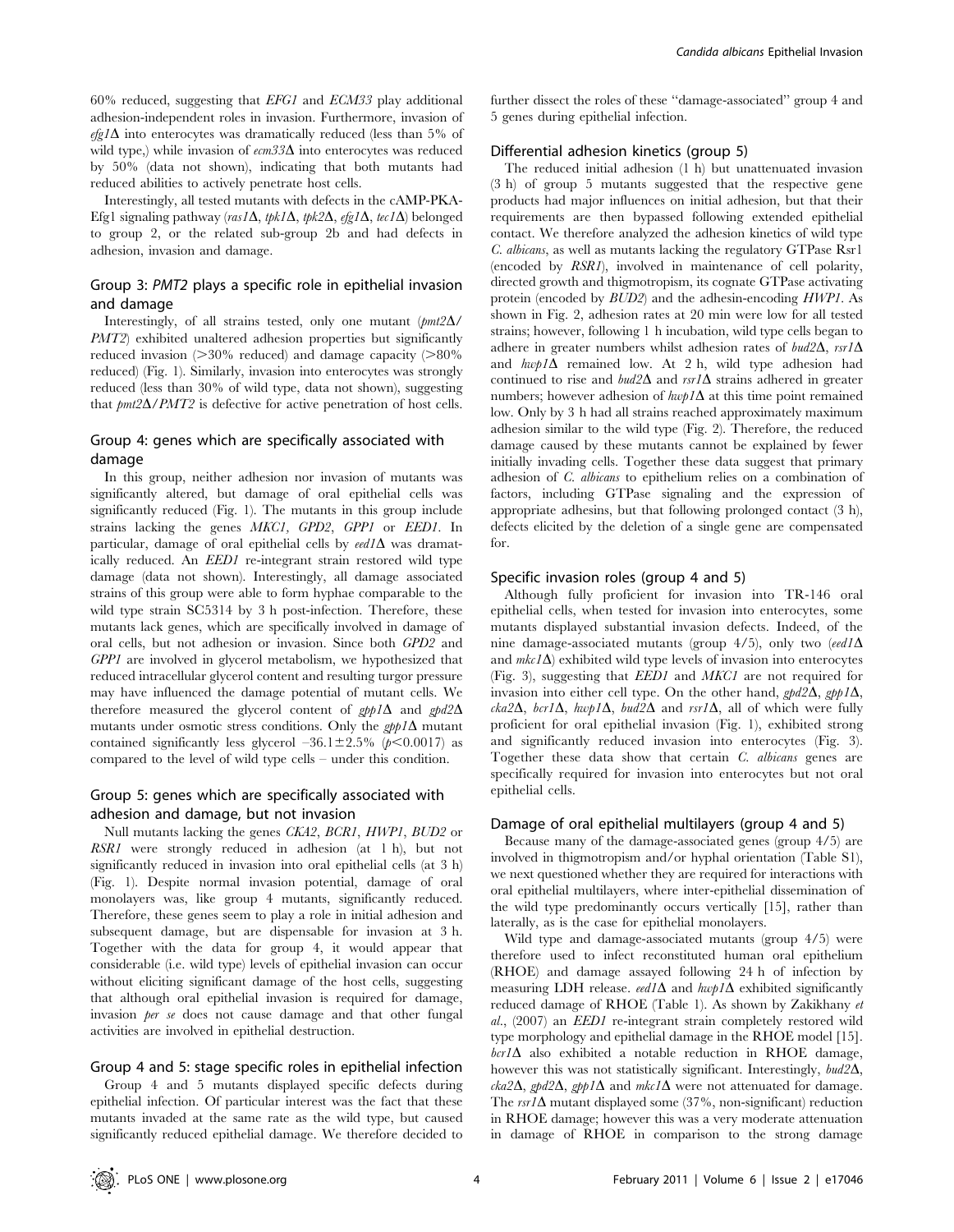

Figure 2. Adhesion kinetics of C. albicans wild type (WT), bud2 $\Delta$ , rsr1 $\Delta$  and hwp1 $\Delta$  mutant cells. Oral TR146 epithelial cells were coincubated with  $10<sup>5</sup>$  C. albicans cells for either 20, 60, 120, or 180 min. After extensive washing and fixation, the samples were stained and the adherent cells were counted under the fluorescence microscope. The experiment was performed at least three times in duplicates. The values are calculated as percentage of adherent cells compared to wild type adherent cells at 180 min (100%). \*/\*\*, significant difference compared to the adhesion of the corresponding WT to oral epithelial cells ( $p<0.05/p<0.01$ ). doi:10.1371/journal.pone.0017046.g002

attenuation of  $rsr/\Delta$  associated with epithelial monolayers (97%, Fig. 1). We therefore conclude that RSR1 plays a substantial role in epithelial monolayer, but not multilayer damage.

Together these data demonstrate that BUD2, RSR1, CKA2, MKC1, GPD2 and GPP1 are specifically required for damage of oral epithelial monolayers, but dispensable for damage of multilayers of the same cell type.

In summary, we have demonstrated that certain  $C$ . albicans genes, such as EFG1 and components of its upstream regulatory pathway are essential for all stages of C. albicans-epithelial interaction, whilst other genes can have discreet functions at different stages of infection. For example, EED1 is dispensable for invasion into both oral epithelial cells and enterocytes, but required for epithelial damage. On the other hand, genes involved in glycerol homeostasis (GPD2 and GPP1) and directed hyphal growth (BUD2 and RSR1), are specifically required for enterocyte, but not oral epithelial, invasion, and are essential for full epithelial damage.

## Transcriptional profiling during adhesion, invasion and damage of monolayers

Following on from our systematic analysis of known fungal factors, we next analyzed C. albicans gene expression during oral infection. Our transcriptional analysis had three major aims. (1) To verify our functional analysis (above): for example, we predicted that certain genes required for epithelial interactions (or, in the case of transcriptional regulators, their target genes) would be up-regulated during infection. (2) To provide further data of the cellular activities of C. albicans in response to contact with host cells and host cell activities. (3) To identify novel infection-associated genes and processes.

To analyze the expression profile of C. albicans during the early stages of epithelial interaction and invasion, we co-incubated C. albicans cells (from exponential phase yeast preculture conditions) with monolayers of oral epithelial cells and isolated RNA from samples at 20, 60 and 180 min for genome-wide transcriptional profiling. We reasoned that analysis of transcriptional changes at these early time points may reflect the fungal activities directly involved in adhesion and invasion, but may also identify genes that are subsequently involved in epithelial damage. Next, the sample RNA was co-hybridized against RNA from the exponential preculture condition (common reference, see Material and Methods) to determine temporal fluctuations in gene expression. In parallel, we incubated C. albicans cells under the same conditions on the plastic surfaces of cell culture wells but without epithelial cells to identify gene expression responses specific to epithelial cells. Both data sets, differentially regulated genes compared to YPD and to plastic, can be accessed in Table S4 and S5, respectively.

To verify our microarray data, we tested the expression of selected genes (CRP1, OPT9, orf19.6835, PGA37, GPP1, orf19.3600, ECE1 and ALS3) by quantitative RT-PCR. Overall, the change in expression of all genes tested by qRT-PCR was in agreement with the direction of fold change as determined by microarray analysis (data not shown).

#### Overview of gene expression in response to oral cells

A large number of genes (607) was regulated during the infection process as compared to the common reference (Table S4). Some of these (147) were also regulated on plastic, and therefore may be involved in adaptation to the common environmental conditions of the experiment (temperature,  $CO<sub>2</sub>$ medium etc.) or may be associated with particular transcriptional programs, for example the yeast-to-hypha transition [5,12]. However, we also monitored a specific transcriptional response to epithelial cells. The transcript levels of 547 C. albicans genes changed more than two-fold in cells co-incubated with epithelial cells at one or more time points compared to plastic (Table S5).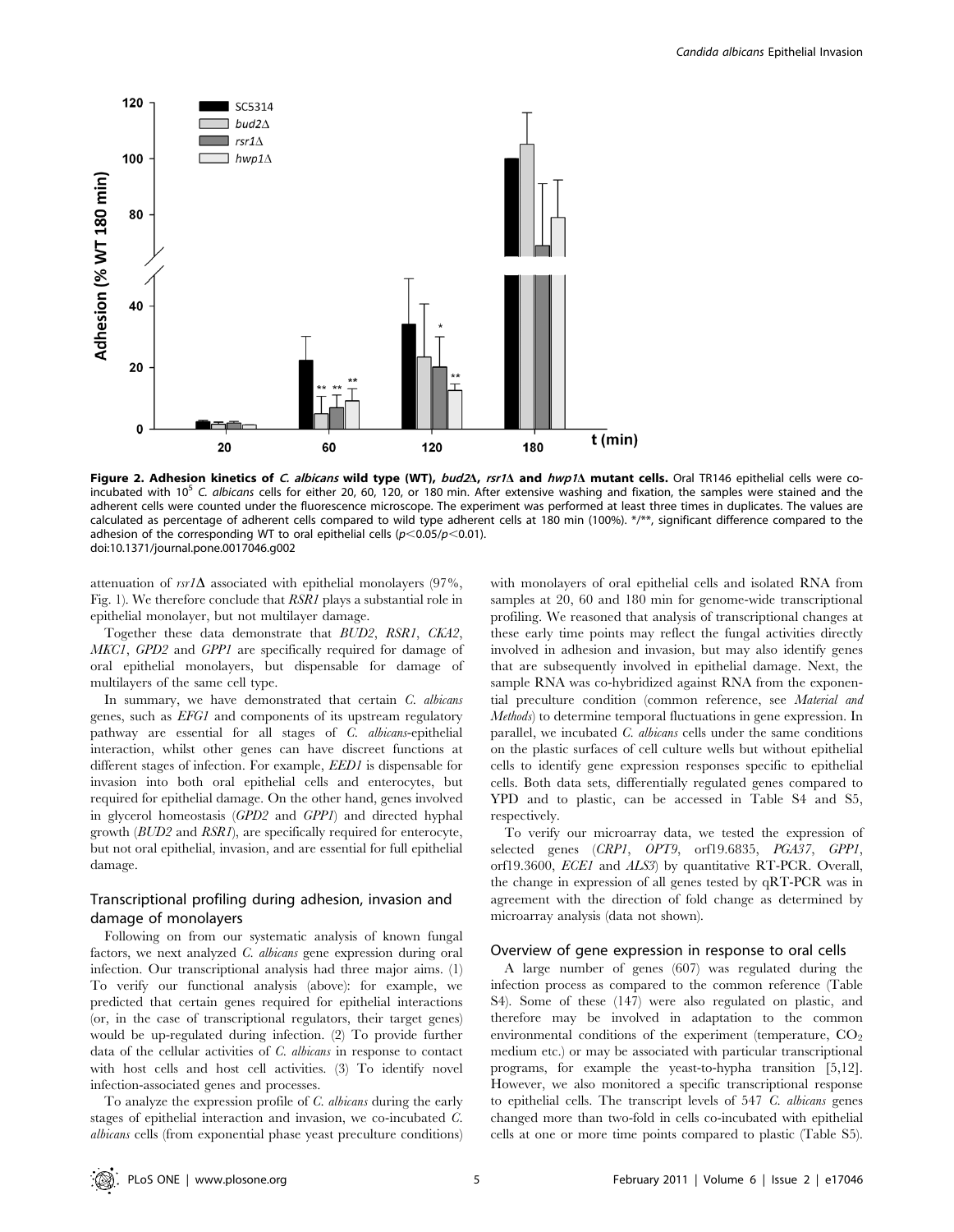

Figure 3. Enterocyte invasion by group 4 and 5 damage-associated mutants. C. albicans cells (wild type and rsr1 $\Delta$ , bud2 $\Delta$ , hwp1 $\Delta$ , bcr1 $\Delta$ ,  $cka2\Delta$ , eed1 $\Delta$ , app1 $\Delta$ , apd2 $\Delta$  and mkc1 $\Delta$ ) were co-incubated with Caco-2 enterocytes for 3 h. After fixation the samples were differentially stained and analyzed under the fluorescence microscope. The experiment was performed at least three times in duplicates. \*/\*\*, significant difference compared to the corresponding WT invasion (control)  $(p<0.05/p<0.01)$ . doi:10.1371/journal.pone.0017046.g003

Interestingly, most of these epithelial-specific responses were monitored at the early adaptation phase: the mRNA levels of 266 genes were significantly altered in response to epithelial cells at time point 20 min (compared to plastic), indicating that C. albicans rapidly senses and responds to epithelial cells (Table S5). The number of oral cell/plastic differentially regulated genes decreased during the experiment to 206 genes at 60 min and 186 at 180 min. Compared to plastic, a total of 24 genes were up- or downregulated at all three time points, 20 genes at both 20 min and 60 min or 180 min, and 23 genes at both 60 min and 180 min (Fig. 4A). This indicates that a number of genes were specifically expressed due to contact with epithelial cells and that the profiles changed dynamically during the infection process.

Hierarchical clustering of all transcriptional profiles of C. albicans cells from all three time points either in contact to plastic or epithelial cells showed that profiles from C. albicans in contact to plastic at time points 60 and 180 min were most similar to each other, but different from the cells in contact to plastic at 20 min (Fig. 4B). In contrast, the expression profiles of C. albicans in contact to epithelial cells were not similar to each other at all three time points possibly indicating dynamic changes during the fungalepithelial interactions. Furthermore, these profiles clustered distinct from the plastic control at all three time points, indicating a specific response of C. albicans to epithelial cells. In fact, we identified large sets of genes specifically responsive to epithelial cells. Some of these are discussed below.

## Expression of genes involved in protein synthesis, nutrient uptake and metabolism

The need for *C. albicans* to rapidly adapt to changing environmental conditions during the initiation of infection was reflected by the up-regulation of numerous genes involved in protein synthesis, including genes coding for ribosomal proteins (RPS10, RPS14B, RPP2A, RPP2B, RPL38, 39, and 82, MRPL8), RNA helicases (HAS1) and transcriptional activators (CTA26) (Table S5). Interestingly, genes encoding key enzymes of the

glyoxylate cycle and of gluconeogenesis (ICL1, MLS1, PCK1, FBP1) were strongly induced upon contact with epithelial cells in comparison to the YPD pre-culture (Table S4), but were not differentially expressed between oral cells and plastic. This suggests that, although C. albicans up-regulates alternative carbon assimilation pathways upon infection, this activity is not specifically induced by the presence of epithelial cells. We observed no indication of nitrogen starvation since genes coding for proteins involved in nitrogen transport such as amino acid permeases (GAP1) or oligopeptide transporter (OPT8) were down-regulated in C. albicans cells in contact with epithelial cells compared to plastic. Similarly, iron did not appear limiting as several genes known to be induced under high iron conditions such as BIO2 and PGA62 [16] were up-regulated compared to plastic. Concurrently, genes induced by low environmental iron, such as the transcription factor gene *MAC1*, the ferric reductase genes FRE10 and CFL2, the high-affinity iron permease gene FTR1, the siderophore transporter genes SIT1 [16] and CYB2, a gene transcriptional regulated by iron [16], were down-regulated in C. albicans cells in contact with epithelial cells compared to plastic. In contrast, the accessibility of other trace elements such as phosphate, copper and zinc seem to be limited during oral epithelial infection indicated by the up-regulation of a phosphate transporter (PHO87), the copper transporter gene CRP1 and the zinc transporter gene  $ZRT2$ .

### Expression of stress response genes

Expression patterns indicated a stress response due to contact with epithelial cells or exposure to epithelial cellular content. For example, the genes  $JIP5$ , PWP2 and MPP10, known to be downregulated as part of the core stress response [17,18], were downregulated at 60 min. Similarly, CDR4, known to be up-regulated as part of the core stress response, was up-regulated at 60 min during contact with epithelial cells as compared to plastic. Together, this indicates that, at 60 min, C. albicans rapidly encounters an acute environmental insult; although, because of the non-specific responsive nature of these genes, their regulation does not indicate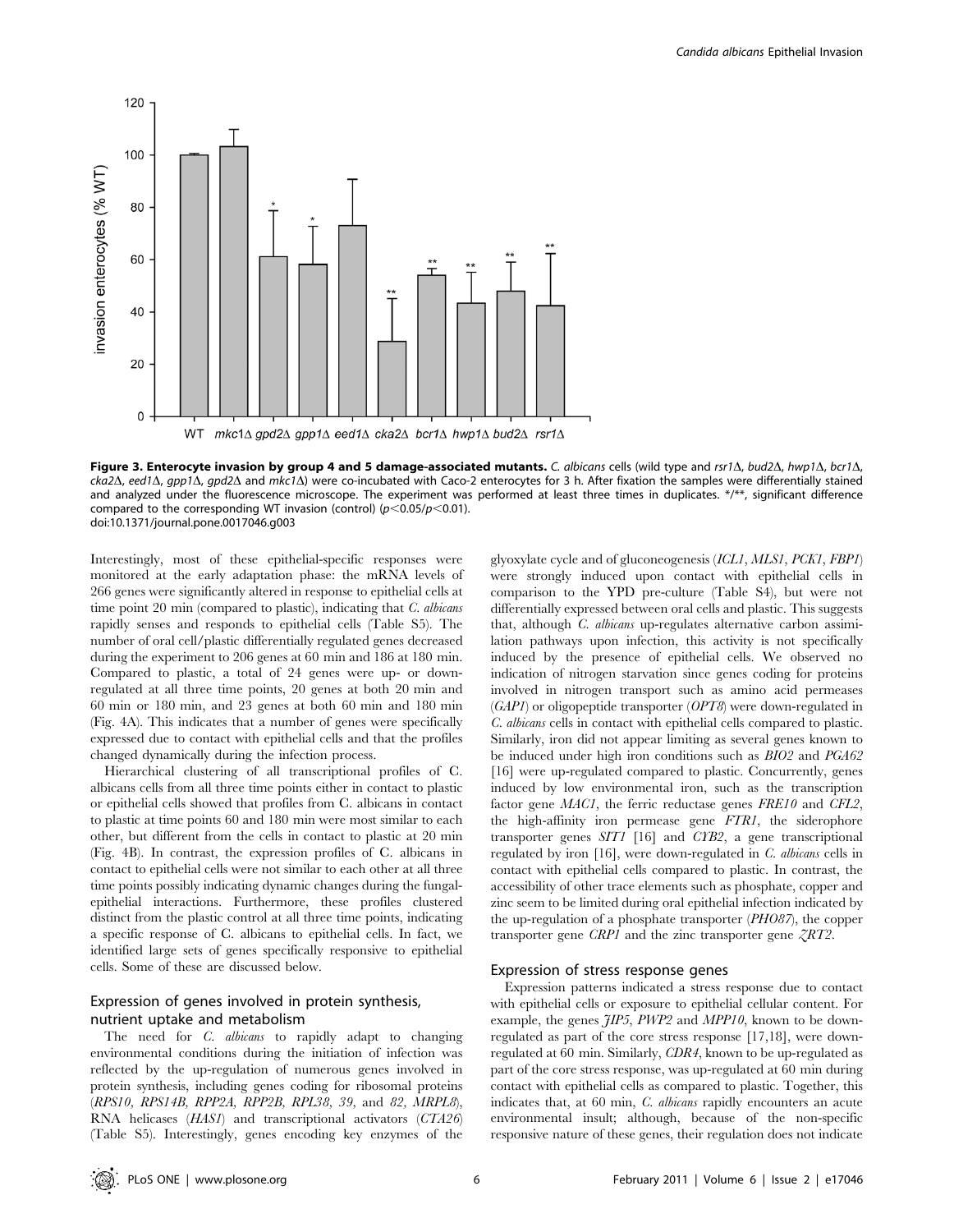Table 1. Damage of RHOE tissue caused by wild type and mutant strains after 24 h.

| tested mutant strain                | LDH release (% WT) |
|-------------------------------------|--------------------|
| WT (SC5314)                         | 100%               |
| $bcr1\Lambda$                       | $56.2 \pm 8.8$     |
| bud2 $\Delta$                       | $74.7 \pm 10.2$    |
| cka2 $\Delta$                       | $77.3 \pm 6.1$     |
| ipf946 $\varDelta$ (eed1 $\Delta$ ) | $42.4 \pm 22.9*$   |
| $qpd2\Delta$                        | $79.5 \pm 32.1$    |
| gpp1 $\Delta$                       | $74.5 \pm 21.5$    |
| hwp1 $\Delta$                       | $90.6 \pm 0.9*$    |
| $mkc1\Lambda$                       | $88.6 \pm 0.5$     |
| pmt2 $\Delta$ /PMT2                 | $57.2 \pm 36.1$    |
| rsr1 $\Delta$                       | $63.0 \pm 18.9$    |

Extracellular LDH release was measured as a marker for tissue damage and values are listed as percentage of wild type damage.

 $*p$ <0.05 compared to the wild type.

doi:10.1371/journal.pone.0017046.t001

what stress that might be. It may be that  $C$ . albicans faces reactive oxygen species as SOD5, which play a protective role against oxidative stress, is up-regulated during contact with oral cells compared to plastic and strongly induced (up to 40 fold) compared to YPD. YHB1, which is involved in the detoxification of reactive nitrogen species was also induced, supporting the view that C. albicans faces nitrosative stress during interactions with epithelial cells [15]. However,  $YHBI$  is also transcriptionally up-regulated by oxidative stress [17], so a clear nitrosative stress response cannot be drawn from this data. Finally, HSP70, known to play a role in response to beta-defensins, was up-regulated in response to epithelial cells after 180 min of co-incubation with epithelial cells.

## Expression of genes associated with epithelial adhesion, invasion and damage

Many of the mutants which we had tested for epithelial infection (Fig. 1, Table S1) lacked genes encoding regulatory factors. Although such genes can play important roles under certain environmental conditions, differential expression levels may not be detected by microarray analysis due to transient expression and tight negative feedback. Indeed, despite the critical role of the cAMP-PKA-Efg1 pathway in mediating epithelial interactions, only the gene encoding Tec1 was significantly up-regulated during contact with oral epithelial cells as compared to YPD (Table S4). However, a number of target genes of Efg1 have been previously identified during hyphal growth and a set of 38 genes relies on the presence of EFG1 [19]. We therefore analyzed the expression profile of these 38 genes during oral epithelial infection. Remarkably, 39% of these Efg1-target genes were up-regulated during infection. IHD2, orf19.1862, orf19.1654, POL93 and SAP6 were up-regulated compared to YPD; ADH5, orf19.1691 and orf19.3461 were up-regulated compared to plastic; ECE1, HWP1, IHD1, IRO1, orf19.3384, PLB5 and SOD5 were up-regulated compared to both YPD and plastic.

Similarly,  $RIM101$ , which encodes a pH-responsive transcriptional regulator, was required for all stages of epithelial interactions (Fig. 1) but not transcriptionally regulated during infection. However, numerous  $\text{Rim}101$  target genes, such as  $\sqrt{2RT1}$ (encoding a zinc transporter), PGA10/RBT51 (involved in haemoglobin utilization), PHR1 and PRA1 (encoding surface

antigens) were more highly expressed by C. albicans cells in contact with epithelial cells than plastic.

We had also demonstrated the importance of the hyphalassociated cell surface adhesins (ALS3 and HWP1) for oral infection. Reassuringly, both of these genes, along with numerous other hyphal-associated genes were more highly expressed during contact with epithelial cells than YPD (Table S4). Interestingly, many hyphal-associated genes, including ALS3, HWP1, ECE1, SOD5, PHR1, PRA1, and RBT1 were defined as transcriptionally up-regulated in C. albicans cells in contact with epithelial cells compared to contact to plastic (Table S5), despite the fact that under both of these conditions *C. albicans* grew as hyphae. These data indicate that hyphal-associated genes can be expressed at different levels by hyphae growing on different surfaces. Moreover, ECM33, which also encodes a cell surface adhesin, but which has not been previously described as hypha-associated, was upregulated during contact with epithelial cells compared to plastic, but not compared to YPD.

Factors involved in glycerol homeostasis (GPD2, GPP1, PMT2), morphogenetic plasticity (VPS11, GPP1, EED1), detection of physical contact (MKC1), or factors which are important for maintenance of cell polarity, directed growth and thigmotropism (RSR1, BUD2) were also important for epithelial infection (Fig. 1). However, most of these genes did not exhibit significant regulation. Due to the important role of these genes in damage of epithelium (which was measured at 24 h), it is possible that they are not up-regulated until later time-points, outside the 3 h of our transcriptional analysis.

#### Functional characterization of epithelial-induced genes

Our transcriptional profiling of C. albicans oral epithelial infection had confirmed the expression of some of the genes which we had shown to be involved in host-pathogen interactions (above); however, we also observed up-regulation of genes involved in alternative carbon assimilation, stress response and a large number of genes of unknown function (above). We therefore selected eight representative genes for further functional analysis during oral epithelial infection. These were: ICL1 (encoding an isocitrate lyase of the glyoxylate cycle, required for alternative carbon metabolism), YHB1 (encoding a nitric oxide dioxygenase required for nitric oxide detoxification), SOD5 (encoding a superoxide dismutase, required for oxidative stress tolerance), PGA34, orf19.851, orf19.3459, orf19.3600 and orf19.6837 (all of which encode proteins of unknown function).  $\frac{sd5\Delta}{d}$ ,  $\frac{icl}{d}\Delta$  and  $\gamma h b/\Delta$  mutants had already been constructed [20,21,22,23]. For the other five genes we constructed homozygous mutants as described in Material and Methods. Deletion of SOD5, YHB1, orf19.851, orf19.3459, orf19.3600 and orf19.6837 did not alter epithelial damage (data not shown). However, pga34 $\Delta$  and  $icl/\Delta$ mutants exhibited reduced epithelial damage (Fig. 5).  $pga34\Delta$ adhered to and invaded epithelial cells at wild type levels, whilst  $icl/\Delta$  also exhibited reduced invasion.

These data suggest that a functional glyoxylate cycle is essential for epithelial invasion and damage. Moreover, it would appear that genes of unknown function can play important roles during oral infection.

#### **Discussion**

## Cellular dissection of the early stages of C. albicansepithelial interaction

Microbial invasion of non-professional phagocytic host cells can occur via two general mechanisms: active penetration or induced endocytosis. Plant pathogenic fungi can actively penetrate plant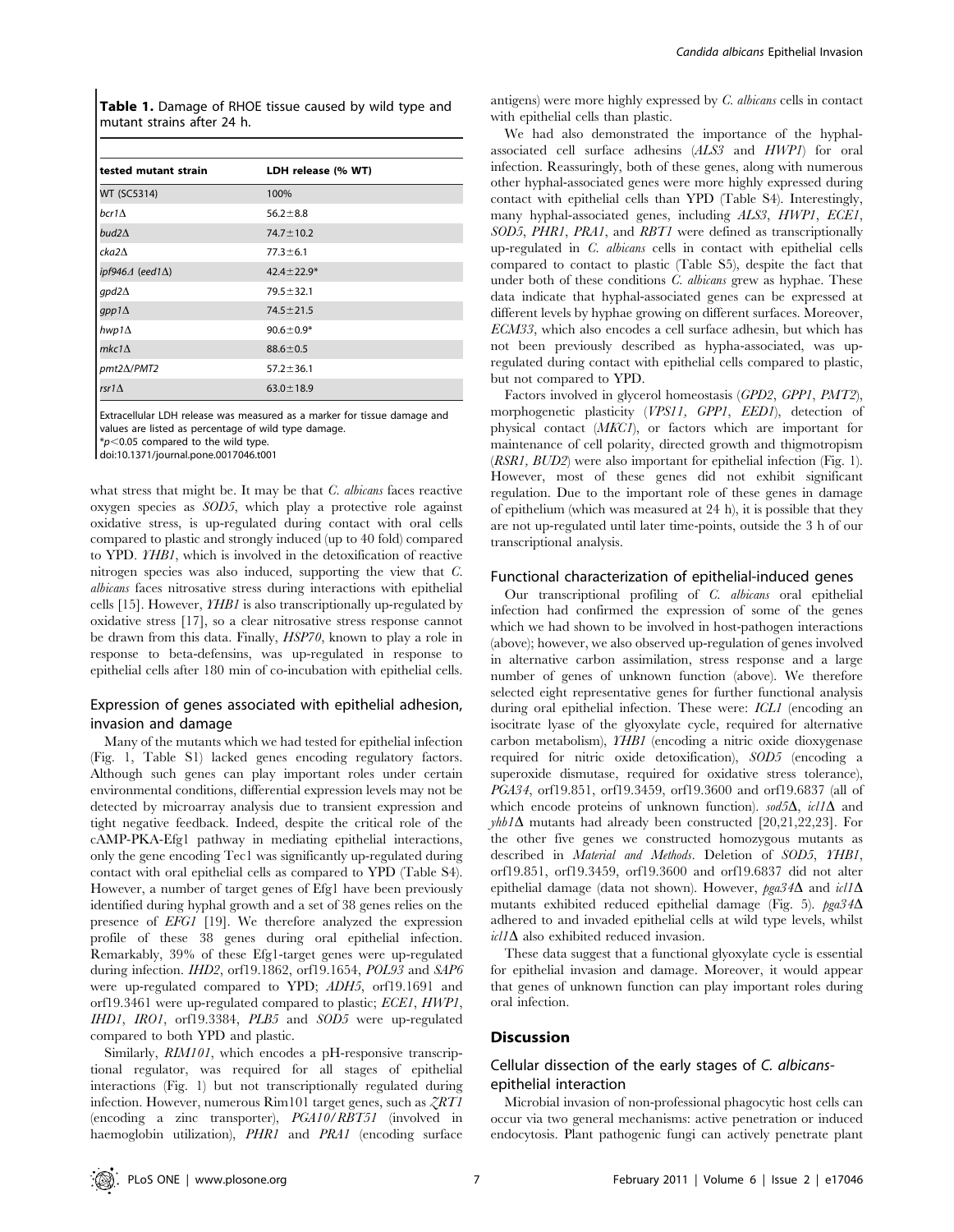

Figure 4. Distribution of differentially regulated genes and hierarchical clustering. (A) Venn diagram showing the distribution of the differentially regulated genes from C. albicans cells grown on epithelial monolayer at 20, 60 and 180 min after horizontal analysis as compared to plastic. (B) Hierarchical clustering of C. albicans genes expressed at 20, 60 and 180 min incubation on oral epithelial cells versus plastic. Gene expression is shown in a logarithmic color range from  $-11.31$  in blue to 11.31 in red. Non regulated genes (1) are shown in yellow. The profiles of the earliest time points cluster more distant to the later time points. The expression profiles of C. albicans exposed to epithelial cells at 20, 60 and 180 min

: @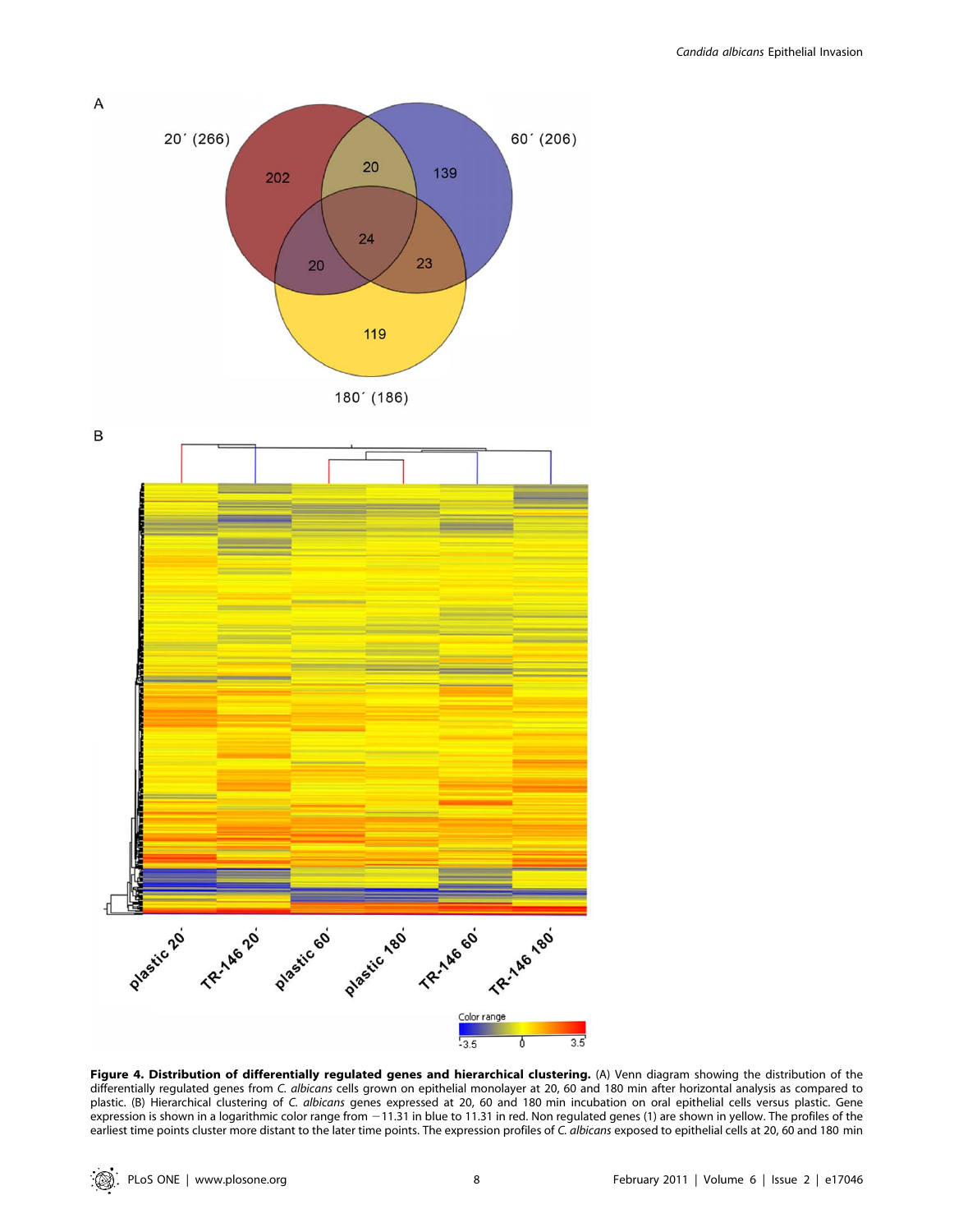#### did not show any clear similarities. In contrast, the profiles of cells exposed to plastic for 60 and 180 min were most similar to each other as compared to all other samples. doi:10.1371/journal.pone.0017046.g004

cell walls by producing specialized structures (called appressoria), hydrolases and high turgor pressures [24,25]. Parasites, such as members of the apicomplexa group, can actively penetrate into host cells using actin-mediated forces [26]. Bacteria, on the other hand, cannot actively penetrate host cells, but have developed several strategies to cause up-take by induced endocytosis [26,27]. Therefore, different pathogenic microbes have developed different mechanisms for invading host cells.

C. albicans is capable of invading epithelial cells via both induced endocytosis and active penetration [10,15,28].

#### Molecular dissection of oral epithelial infection

The only defined molecular mechanism of epithelial invasion by C. albicans is Als3-E-cadherin mediated induced endocytosis. We therefore systematically assessed the role of 26 genes (Table S1) in adherence to, invasion and damage of oral epithelial cells. These genes were carefully selected based on their described or predicted function, which we hypothesized to be important for the different stages of epithelial infection. Although some of these mutants had previously been tested for certain stages of epithelial interaction, we here provide an infection-orientated systematic functional analysis, supported by global transcriptional profiling of C. albicans infection of epithelial cells. Moreover, we selected additional genes which we identified as transcriptionally upregulated in C. albicans cells in contact with epithelial cells and assessed the effect of deletion of these genes on epithelial invasion and damage. Table S3 summarizes the epithelial adhesion, invasion and damage phenotypes of all mutants as described previously and as demonstrated in the current study. In the following section we describe some of the trends that we observed based on our functional analysis and transcriptional profiling.

#### Correlation with previous studies

Of the total of 34 mutants tested here, 13 had previously been characterized for epithelial interactions and overall our findings are in agreement with previous studies (Table S3). With the exception of  $tpk_1\Delta$ , the only observed discrepancies were at the invasion stage: we observed normal invasion by  $bud2\Delta$ ,  $rsr/\Delta$  and  $cka2\Delta$ . Brand et al. (2008) reported reduced invasion potential of  $bud2\Delta$  and  $rsrI\Delta$  into TERT-2 epithelial cells following 8 h incubation [29]. Chiang et al. (2007) reported reduced invasion of  $cka2\Delta$  into FaDu oral epithelial cells following 90 min incubation [30]. Conversely, we observed reduced epithelial adhesion, invasion and damage for both  $tpk1\Delta$  and  $tpk2\Delta$  strains, whereas Park *et al.* (2005) reported no difference between wild type and tpk1 $\Delta$  for adhesion to (90 min), invasion (90 min) or damage (3 h) of FaDu epithelial cells and reduced adhesion and damage for  $tpk2\Delta$  [31]. We conclude that these observed invasion differences are due to the different oral epithelial cell line (TR-146) and incubation time (3 h) used in the present study.

A transcriptional profiling study of C. albicans strains CAI4-URA3 and a clinical isolate (7392) infecting FaDu oral epithelial cells has recently been described by Park et al. (2005) [32]. In this study, the authors identified 51 genes as transcriptionally up-regulated during contact with oral epithelial cells compared to plastic. Despite the fact that different C. albicans strains, cell culture medium, epithelial cell lines and time points were analyzed by Park et al. (2005) [32], we also observed the induction of four genes in C. albicans cells in contact with epithelial cells that were in common with the previous study. These genes, shown to be expressed in both studies were: *MET1*, SEC14, orf19.631 and orf19.6931. Interestingly, SEC14, which encodes an essential phospholipid transfer protein, involved in membrane trafficking and the production of secretory vesicles from the Golgi apparatus [33] was also reported as transcriptionally up-



Figure 5. Adhesion, invasion and damage properties of selected mutants lacking epithelial infection up-regulated genes. C. albicans mutant strains lacking ICL1 and PGA34 showed wild type levels of adhesion and/or invasion. However, icl1 $\Delta$  showed significantly reduced invasion and damage and pga34 $\Delta$  showed significantly reduced damage. The values are calculated as percentage of adherent/invasive cells or damage compared to the corresponding wild type (100%). \*\*, significant difference compared to the corresponding wild type (WT) ( $p$ <0.01). doi:10.1371/journal.pone.0017046.g005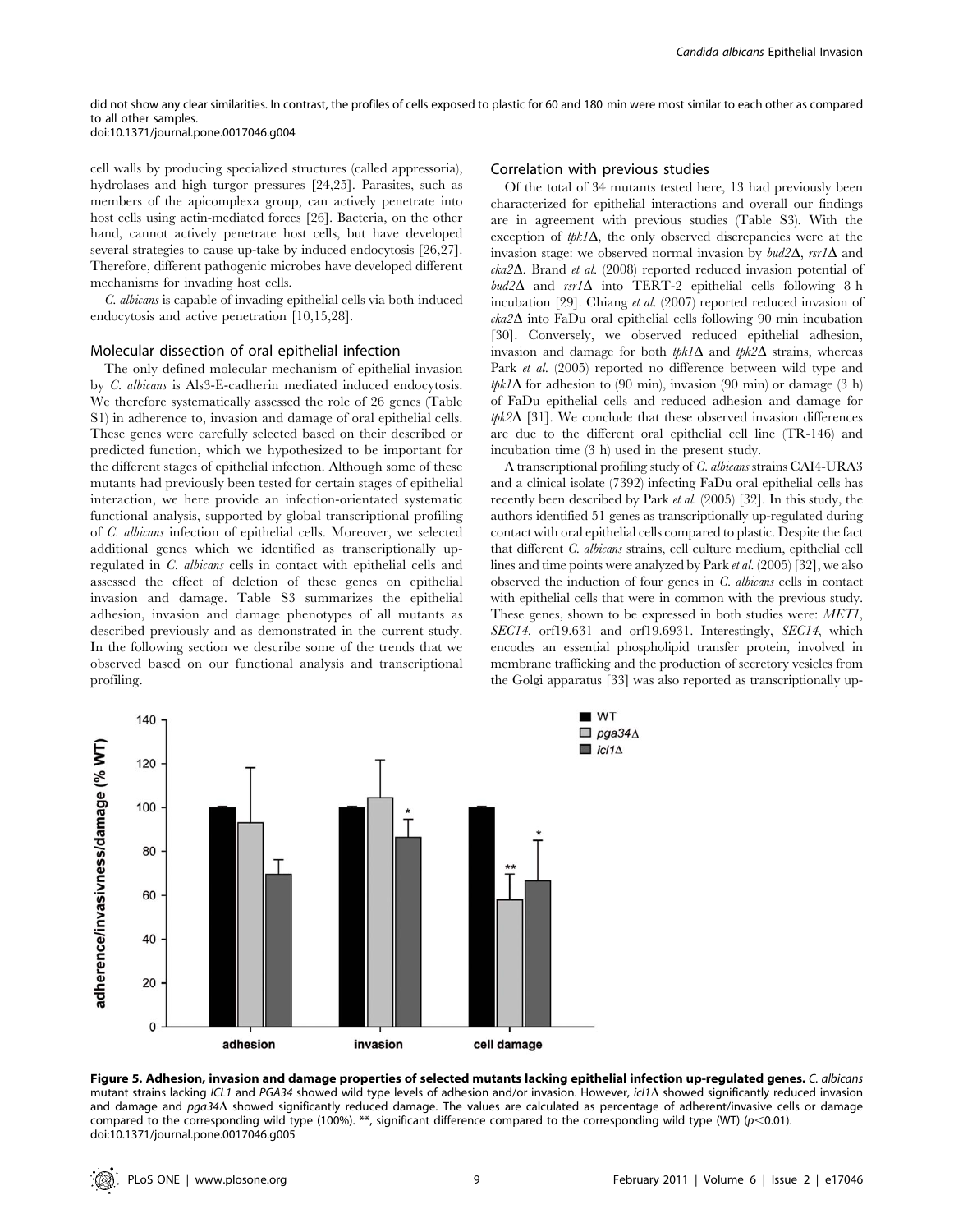regulated during infection of oral RHOE tissue [15] (Table S5), suggesting a core role for secretory vesicle transport during oral infection. Indeed many of the genes which we observed as upregulated during epithelial monolayer infection, including ALS3, HWP1, ICL1, PHR1, SOD5, and YHB1 were also shown to upregulated in samples from patients suffering from oral candidosis [15], suggesting that our epithelial monolayer model does reflect certain aspects of oral infection.

Interestingly, four of these genes were also shown to be required for interactions with epithelial cells:  $als3\Delta$ ,  $hwp1\Delta$ ,  $icl1\Delta$  (this study) and  $phr/\Delta$  [34] were attenuated during invasion and/or damage of human epithelia, further indicating that in vitro analysis can mirror the situation in vivo.

# The core elements of the cAMP-PKA-Efg1 pathway are required for all stages of oral infection

The expression of cell surface adhesion factors, as well as the yeast-to-hyphal transition itself, are governed by a network of signal transduction pathways. Interestingly, mutants lacking each of the components of the cAMP-PKA pathway which we investigated (Ras1, Tpk1, Tpk2, Efg1), as well as Rim101 and Hgc1 [34], which also signal through Efg1, together with the Efg1 targets, TEC1 and CZF1, displayed reduced adhesion, invasion and damage of oral epithelial cells (group 2). The components of this pathway are required for both hyphal morphogenesis [35] and the correct expression of cell surface adhesion factors including Als3 and Hwp1. The attenuated adhesion, invasion and damage of these mutants is therefore likely due to combined defects in morphogenesis and the expression of other factors.

Moreover, of the 38 genes which have been reported to rely on the presence of Efg1 for expression during hyphal growth [19], 39% were transcriptionally up-regulated in our model. Combined with the phenotypes of the  $\frac{efg}{\Delta}$  mutant and mutants of up-stream regulators of Efg1, these data suggest that the output of the cAMP-PKA pathway is important for all stages of interactions with oral epithelial cells. Therefore, this underscores the importance of hyphal morphogenesis, together with the associated transcriptional programs for this type of infection.

Although Ras1 is also an upstream element of the Cek1 MAPK pathway, which regulates morphology and hyphal associated genes under certain conditions, signaling through this pathway does not appear to be as important for invasive growth under the conditions tested here. This is evident since a  $cph1\Delta$  mutant, which lacks the terminal transcription factor of the Cek1 MAPK pathway, retained wild type levels of adhesion, invasion and damage. This provides further evidence that defects observed upon RAS1 deletion were mainly due to disruption of the cAMP-PKA pathway.

Surprisingly, a mutant lacking Cph2 was not significantly attenuated in adhesion, invasion or damage. Cph2 is known to regulate Tec1 [36], which in turn controls Bcr1 and thus Als3 and Hwp1 expression [37]. However, since hyphal formation of the  $\epsilon$ *ph* $2\Delta$  mutant was also not altered in our model (Table S4), we concluded that  $cph2\Delta$  hyphae likely express Als3, Hwp1 or other adhesion factors similar to the wild type under the conditions investigated.

## Fungal cell surface adhesins mediate initial attachment, but play differential roles in invasion

In this study we analyzed the behavior of mutants lacking two major adhesion factors (Als3 and Hwp1), as well as their direct upstream activator (Bcr1) during interactions with epithelial cells. Our microarray analysis demonstrated that both ALS3 and HWP1

were transcriptionally up-regulated during contact with oral epithelial cells and that mutants lacking either HWP1 or ALS3 have reduced potential to adhere to oral cells as compared to wild type, confirming previous data from other studies that Als3 and Hwp1 are major adhesins of C. albicans [8,38]. Deletion of BCR1 resulted in an even stronger adhesion defect, in line with the role of Bcr1 as a direct transcriptional activator of adhesin-encoding genes (including both  $ALS3$  and  $HWP1 - [37]$ ). Interestingly, while deletion of the multi-functional (adhesin, invasin and ferritin receptor) ALS3 gene inhibited adhesion and invasion as well as subsequent damage (group 2),  $\frac{b}{A}$  and  $\frac{h}{b}$  mutants exhibited reduced adhesion but invaded at rates similar to the wild type (group 5). These data fit with the idea of Als3 as both an adhesin and invasin. Furthermore, it would appear that, at the invasion phase, either Bcr1-dependent expression of ALS3 is bypassed or that compensatory induction of other invasion factors occurs. Indeed, it has been shown that  $\frac{ds}{d}$  cells can form biofilms in vivo, but not in vitro [39], demonstrating that additional host-associated stimuli can bypass dependency on Als3 for biofilm formation. Although capable of invading epithelial cells,  $bcr/\Delta$  and  $h\omega p/\Delta$ caused reduced damage compared to the wild type. This may be linked to delayed adhesion, resulting in perturbed epithelial interactions at later stages. However, it is also possible that these two factors play additional roles in epithelial destruction at later time points. For example, Bcr1 may be required for the expression of other cell surface components which contribute to epithelial damage.

# The physical contact sensing/response machinery and morphogenic plasticity play specific roles during interactions with epithelial cells

PMT2 and ICL1 were the only genes specifically required for invasion and damage. Deletion of a single copy of PMT2, which encodes a protein mannosyltransferase, results in numerous physiological defects including reduced growth, protein mannosylation (possibly including that of cell surface adhesins), cell wall  $\beta$ -1,6-glucan and mannoprotein levels, glycerol content and a significant down-regulation of GPP1 and GPD2, and defective expression of secreted proteases [14,40,41]. Therefore, a combination of these defects may account for the observed reduction in epithelial invasion and damage. Icl1, on the other hand, specifically mediates the conversion of isocitrate to succinate and glyoxylate. It is unclear whether C. albicans genuinely relies on alternative carbon sources for growth during our in vitro model of oral infection, as is the case during systemic infection [23], or if the glyoxylate cycle is required for the biosynthesis of metabolic intermediates involved in invasion, analogous to glycerol-mediated turgor pressure of plant pathogens [25].

Group 4 and 5 damage-associated mutants exhibited specific defects in epithelial interactions: mutants lacking MKC1, GPD2, GPP1, EED1, CKA2, BUD2, RSR1, and PGA34 invaded epithelial cells at similar rates to the wild type but were defective in oral epithelial damage. Moreover,  $gbd2\Delta$ ,  $gpp1\Delta$ ,  $cka2\Delta$ ,  $bcr1\Delta$ ,  $hwp1\Delta$ ,  $bud2\Delta$  and rsr1 $\Delta$  all exhibited significantly reduced invasion into Caco-2 enterocytes, but not into TR146 oral epithelial cells. Furthermore, bud2 $\Delta$ , cka2 $\Delta$ , gpd2 $\Delta$ , gpp1 $\Delta$  and mkc1 $\Delta$  were attenuated for damage of oral epithelial monolayers but not multilayers.

CKA2 encodes a conserved catalytic subunit of the CK2 protein kinase which has been implicated in the calcineurin pathway in C. albicans [42]. Because of its central role in governing calcium homeostasis, the calcineurin pathway likely plays an important role in governing hyphal orientation [43]. Similarly, MKC1 encodes a mitogen-activated protein kinase of the cell wall integrity pathway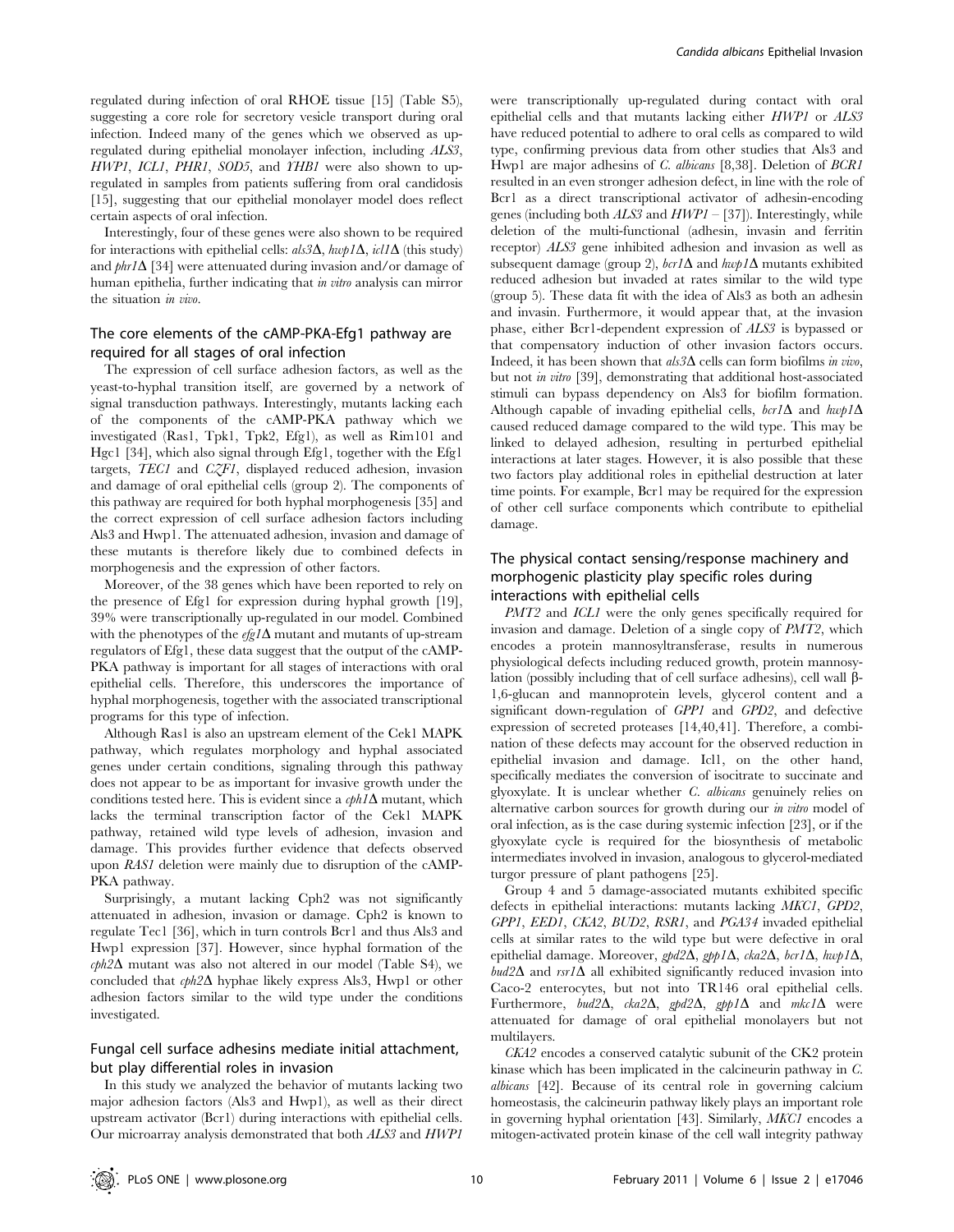and is involved in contact sensing-mediated invasive growth [44]. The Ras-GTPase, Rsr1 and its cognate GTPase activating protein, Bud2 have both been shown to be directly involved in hyphal orientation and thigmotropism [29]. GPP1 and GPD2 both encode enzymes of glycerol biosynthesis and glycerol accumulation is essential for generating turgor pressure in fungi [25]. Although we were only able to directly measure reduced glycerol content of the  $gpp1\Delta$  mutant under osmotic stress conditions, it is likely that Gpd2 also contributes to glycerol biosynthesis, possibly only under specific conditions; alternatively, Gpd2 may promote glycerol accumulation specifically at the hyphal tip.

EED1 is dispensable for initial germ tube formation but essential for the maintenance of hyphal elongation [15]. Finally, PGA34 encode a secreted and cell surface-associated protein of unknown function.

Taken together, these data provide a portrait of the processes involved in epithelial damage. Firstly, the specific epithelial damage defects of these group 4 and 5 mutants demonstrate that initial epithelial invasion is not sufficient to cause tissue destruction, but rather suggests a model whereby, following adhesion and initial internalization, C. albicans relies on a combination of active penetration, directed hyphal extension, glycerol homeostasis and the expression of novel pathogenicity factors for deeper invasion and for further inter-epithelial invasion and dissemination. Secondly, the fact that mutants defective in thigmotropism and glycerol homeostasis (group 4 and 5) were able to invade oral epithelial cells (induced endocytosis and active penetration), but unable to invade enterocytes (active penetration only) suggests that a combination of turgor pressure (glycerol accumulation) and directed hyphal growth is specifically required for fungal penetration at distinct stages of infection.

In summary, our systematic molecular analysis provides a comprehensive picture of the processes governing epithelial infection: from the fundamental involvement of the core signaling pathways and hyphal formation to all stages of epithelial interactions, to the specific roles of morphogenic plasticity in mediating epithelial destruction.

#### Materials and Methods

#### Strains and media

Candida albicans strains SC5314 [20,45], BWP17 [46] carrying CIp30 [47], RM1000 [48] and CAI-4 carrying CIp10 [49] were used as wild type controls. The genotypes of all C. albicans strains used in this study are listed in Table S6. All strains were maintained on YPD plates (1% peptone, 1% yeast extract, 2% glucose, 2% agar). For use in the experiments, C. albicans cells from an overnight YPD culture were either diluted to  $OD_{600} = 0.2$  in fresh liquid YPD medium and grown to log phase for a further 4 h at  $30^{\circ}$ C or semi-synchronized for further 24 h in liquid YPD medium at  $30^{\circ}$ C [50]. *C. albicans* cells were then harvested by centrifugation, counted with a hemacytometer and adjusted to the desired concentration in serum-free DMEM medium (containing 2 mM L-glutamine) immediately prior to the experiment.

#### Mutant strain construction

Strain BWP17 [46] was used to create mutant strains. Null mutants lacking orf19.691 (GPD2), orf19.5437 (GPP1), orf19.851, orf19.2833 (PGA34), orf19.3459, orf19.3600, orf19.6837 were constructed as previously described using pFA-His and pFA-Arg plasmids [51]. Briefly, cassettes for transformation were amplified with primers which included  $>100$  bp of gene specific sequences at their  $5'$  end and the corresponding annealing regions to the  $pFA$ vector at the 3' end. Disruption primers are listed in Table S7.

Finally, URA3 was integrated into the RPS1 locus via integration of CIp10 [52].

Transformation was performed according to Walther and Wendland [53]. A parental strain was created by integrating CIp30 (URA3; HIS1; ARG4) [47] into the RPS1 locus of BWP17. CIp10 and CIp30 were kindly provided by Alistair Brown, Aberdeen. All experimental strains were compared with the wild type (SC5314) and parental strain (BWP17+ pCIp30). All gene manipulations and mutants produced in this study were confirmed by PCR and Southern blot analysis.

#### Epithelial cells

The colon adenocarcinoma derived cell line Caco-2 was obtained from the American Type Culture Collection (ATCC) (HTB 27). Caco-2 cell monolayers displayed several morphological and functional characteristics of mature enterocytes [54]. These cells were routinely cultured (passages 4 to 25) in DMEM medium supplemented with 10% FCS, 1 mM pyruvic acid, 2 mM L-glutamine and 0.1 mM nonessential amino acids (all media from Biochrom AG, Berlin, Germany), without antibiotics or antifungal agents. The squamous carcinoma of buccal mucosa derived epithelial cell line TR146 was obtained from Cancer Research Technology, London [55]. TR146 cells were routinely grown (passages 4 to 20) in DMEM medium with 10% FCS, 1 mM pyruvic acid and 2 mM L-glutamine, without antibiotics or antifungal agents. The RHOE for epithelial multilayers was based on cultured TR146 cells and supplied by SkinEthic Laboratories (Nice, France). The RHOE was maintained in serum-free Maintenance medium (SkinEthic), on a 0.5 cm<sup>2</sup> microporous polycarbonate filter (insert) [56]. All cell types were maintained in a humidified incubator at  $37^{\circ}$ C in 5% CO<sub>2</sub>. For standard experiments,  $1\times10^{5}$  of TR146 or Caco-2 cells, respectively, were seeded onto acetic acid treated 15 mm diameter glass coverslips previously placed in 24-well plates and cultured up to 21 days post-seeding.

#### Adherence assay

C. albicans adherence to oral epithelial cells was determined using fluorescence microscopy. TR146 cells were grown on 15 mm glass coverslips for two days and inoculated with exactly  $1\times10^5$  C. albicans cells (without centrifugation). Next the cells were co-incubated for 1 h in DMEM medium without FBS. For the time course of C. albicans adherence to oral epithelial cells, C. albicans cells were incubated on a TR146 monolayer for 20 min, 1 h, 2 h or 3 h at  $37^{\circ}$ C and 5%  $CO_2$ . After co-incubation, nonadherent cells were removed by extensively rinsing five times with PBS and fixed with 4% paraformaldehyde. Next, host cells were permeabilized with 0.5% Triton X-100. Adherent C. albicans cells were stained with calcofluor white and quantified by epifluorescence (Leica DM5500B, Leica DFC360 FX) using a filter set to detect calcofluor white. The number of adherent cells was determined by counting of at least 100 high power fields of  $320 \text{ µm} \times 240 \text{ µm}$  size. Exact total cell numbers were calculated based on the quantified areas and the total size of the cover slip. Each condition was tested in duplicates, and at least three separate experiments were performed.

#### Invasion assay

The number of *C. albicans* cells that invaded epithelial cells was determined using a protocol derived from Park et al. (2005) [31]. Briefly, epithelial cells were grown on 15 mm diameter glass coverslips for 2 days (monolayers of TR-146 cells) or 15–21 days post-seeding (monolayers of differentiated Caco-2 cells). The monolayers were infected with  $1\times10^5$  log phase yeast cells of C. albicans and placed in a humidified incubator. After 3 h incubation, the medium covering the cells was aspirated and monolayers were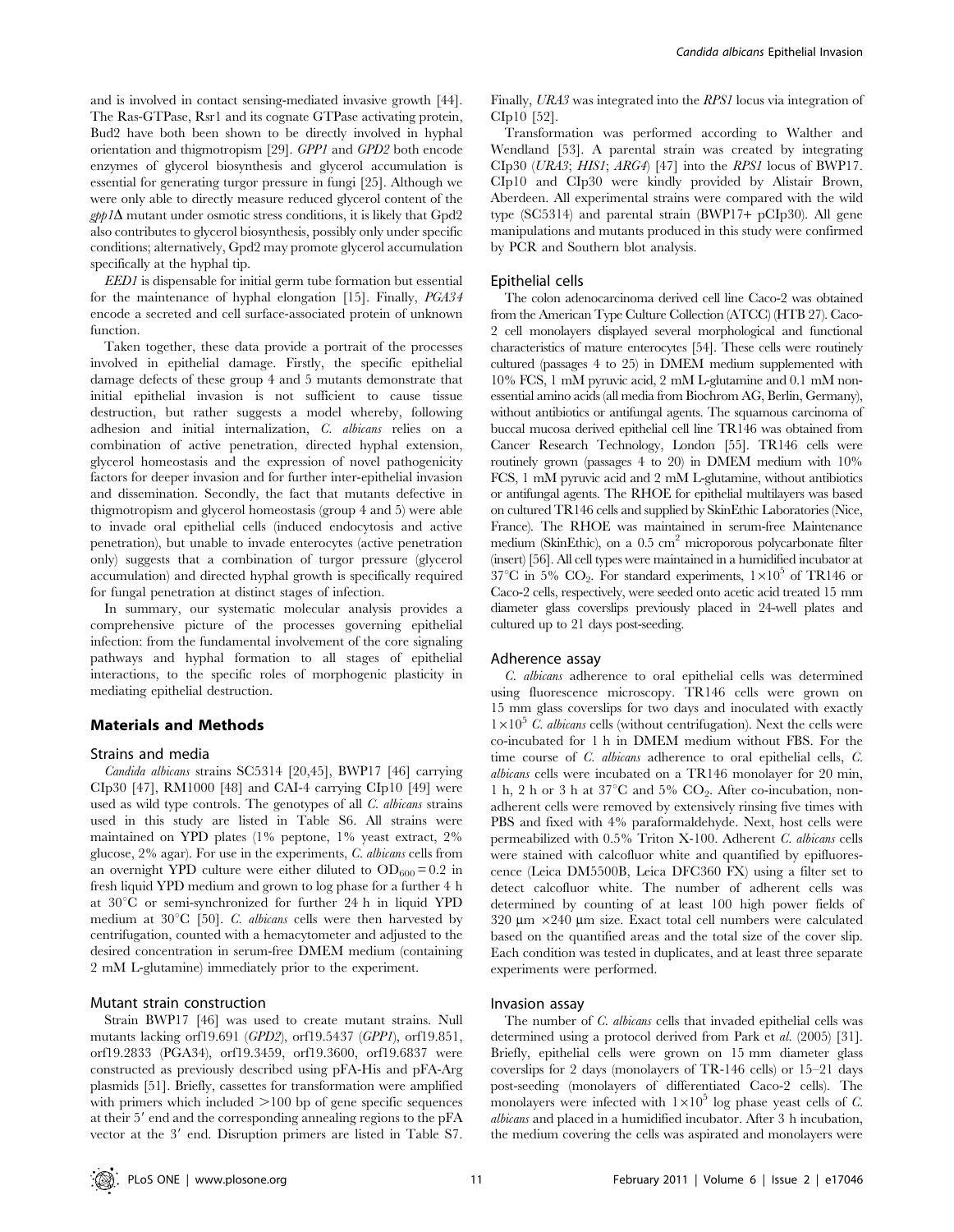rinsed three times with PBS to remove fungal cells, which were not associated with epithelial cells. Note that by 3 h incubation virtually all  $(>98\%)$  wild type fungal cells become attached to the monolayer. For epithelial membrane staining, the cells were incubated with Vybrant DiI cell-labeling solution (Molecular Probes, USA) 1:20 in DMEM for 5 min in a humidified incubator at  $37^{\circ}$ C. Next, the epithelial cells were fixed with 4% paraformaldehyde (Roth). All fungal cells remaining adherent to the surface of the epithelial cells were stained for 1 h with green-fluorescent Alexa Fluor 488 conjugate of succinylated concanavalin A (Con A) (Invitrogen) (note: ConA stains only the extracellular, non-invaded fungal elements). After rinsing with PBS, epithelial cells were permeabilized in 0.5% Triton X-100 in PBS for 5–10 min. Next, complete fungal cells (i.e. invaded and non-invaded) were stained with calcofluor white. The coverslips were then rinsed with water, mounted inverted onto slides, and the stained cells were visualized with epifluorescence (Leica DM5500B, Leica DFC360 FX) using filter sets to detect Alexa Fluor 488, 568 and calcofluor. The percentage of invading C. albicans cells was determined by dividing the number of [partially] internalized cells by the total number of adherent cells. At least 100 fungal cells were counted on each coverslip and all experiments were performed in duplicates on at least three separate occasions. Images were taken with a Leica Digital Camera DFC360 FX.

#### Damage assay

Epithelial cell damage caused by different C. albicans strains during interaction with TR146 cells was determined by the release of lactate dehydrogenase (LDH) into the surrounding medium following 24 h uninterrupted co-incubation with  $C$ . albicans.  $TR146$ monolayers were grown to 95% confluency in 96 well culture plates and infected with  $2\times10^4$  cells in DMEM with 1% FCS and placed in a humidified incubator. For control samples, TR146 cells were incubated with DMEM medium only or DMEM containing 0.5% Trion X-100; additionally, C. albicans cells were seeded without epithelial cells. For measuring the damage of epithelial multilayers, the RHOE was infected with  $2\times10^6$  Candida cells in 50 µl PBS. Non-infected controls contained 50 µl PBS alone. After 24 h extracellular LDH release into the medium was measured spectrophotometrically at 492 nm using the Cytotoxicity Detection Kit (LDH) from Roche Applied Science according to the manufacturer's instructions. The percentage cytotoxicity of epithelial cells infected with C. albicans cells was calculated as follows: experimental LDH release minus background cells minus background Candida/mean maximal LDH release minus background cells and compared to 100% WT. Compared to experimental LDH release by Triton X-100 treatment, the tested wild type strains released 41% LDH. All experiments were performed in triplicates for each condition and repeated three times. For statistical analysis,  $p$ -values  $\leq 0.05$  were considered as significant.

## Isolation of C. albicans RNA

C. albicans cells suspended in pre-warmed DMEM medium were added to 6 well polystyrene tissue culture plates containing oral epithelial cells. As a control, organisms were added to empty tissue culture plates that did not contain host cells (hereafter called plastic). In all experiments, the final concentration of organisms was  $1\times10^{6}$  per well and the same RNA extraction procedure was used for both the experimental and control conditions. Fungal cells were incubated with host cells or plastic for 20, 60 or 180 min. At the end of each incubation period, the medium containing nonadherent fungal cells was removed. To reduce the amount of host cell RNA and to stop RNA transcription, PeqGold RNApure reagent (Peqlab) was added to each well and afterwards snap

frozen in liquid nitrogen. The total time from rinsing cells to freezing in liquid nitrogen was less than 5 min. After thawing, fungal cells were collected by centrifugation and supernatants were removed to decrease the amount of human RNA. Next, the pellet was resuspended in AE-buffer (50 mM Na-acetate pH 5.3, 10 mM EDTA, 1% SDS). After addition of phenol/chloroform/ isoamylalcohol  $(25:24:1)$  cells were heated for 5 min 65<sup>°</sup>C and immediately shock frozen. Next, cells were thawed on ice and fungal RNA was precipitated by addition of isopropanol and sodium acetate and incubation at  $-20^{\circ}$ C over night. The quality of RNA was determined using a Bioanalyzer (Agilent Inc.) and the quantity was measured with nanodrop ND1000 (Peqlab).

#### cDNA labeling and microarray hybridization

Preparation and labeling of cDNA and hybridization of microarrays were performed following standard protocols. Total RNA was linearly amplified and labeled using the 'Low RNA Input Fluorescent Linear amplification Kit' (Agilent Technologies, Santa Clara, CA, USA). Briefly, 10 µg of total RNA was reverse transcribed with Superscript II reverse transcriptase (Invitrogen) in the presence of  $5-(3-annin oallyl)-2'-deoxyuridine  $5'-$ triphosphate$ (aa-dUTP), using both oligo dT and random primers (Stratagene). For transcriptional profiling, we used C. albicans microarrays (Eurogentec, Seraing, Belgium) as described [21]. Sample RNA, Cy5- labeled) was co-hybridized at a ratio of 1:1 with a 'common reference' (RNA from SC5314 grown in YPD, mid-log phase,  $37^{\circ}$ C, Cy3-labelled), making dye swap controls unnecessary. Slides were hybridized, washed and scanned as described [21]. The arrays were visualized with 428TM array scanner (Affymetrix). At least three hybridizations were performed for each time point. Data normalization (LOWESS) and analysis were performed using GeneSpring GX 10.0.1 software (Agilent Technologies). Reliable expression of genes was defined as normalized expression of present genes that did not vary more than 1.5 standard deviations within replicate arrays. Genes with a signal value greater than the cut-off 50 were stated as specifically regulated and false positive were excluded according to the Benjamini-Hochberg Procedure [57]. Entities where at least 50% of the samples in any 3 out of 6 conditions have values within the cut-off. Genes which showed 1.5- to 2-fold changes compared with the plastic control or the common reference were considered as 'increased' and \$2-fold as 'up-regulated'. All microarray data are MIAME compliant and raw data have been deposited at ArrayExpress (Accession number: E-MEXP-3015).

#### Real-time RT-PCR

The validity of the microarray results was assessed for 8 selected key genes by real-time RT-PCR using SYBR green detection in a Mx3000P QPCR System (Agilent technologies). RNA samples extracted for microarray analysis were used. First genomic DNA was digested with Baseline-ZEROTM DNase (Epicentre Biotechnologies). Complete removal was checked by PCR for each RNA sample. First-Strand cDNA were synthesized with the Super- $Script^{\circledR}$  III First-Strand Synthesis Kit (Invitrogen) following the manufacturer's protocol. Genes investigated were CRP1, OPT9, orf19.6835, PGA37/orf19.3923, GPP1, orf19.3600, ECE1 and ALS3. The primers used in these experiments are listed on Table S7. Each primer pair was tested for cross reactivity with epithelial cDNA. Relative transcript abundance was determined with the 2 –  $\Delta \Delta$ Ct method [58] using the transcript level of CaACT1 and CaEFB1 as internal controls. For the time points 60 min and 180 min, 8 genes were analyzed in at least three biological replicates and the results were combined. Overall, the change in expression of all genes tested by qRT-PCR was in agreement with the direction of fold change as determined by microarray analysis.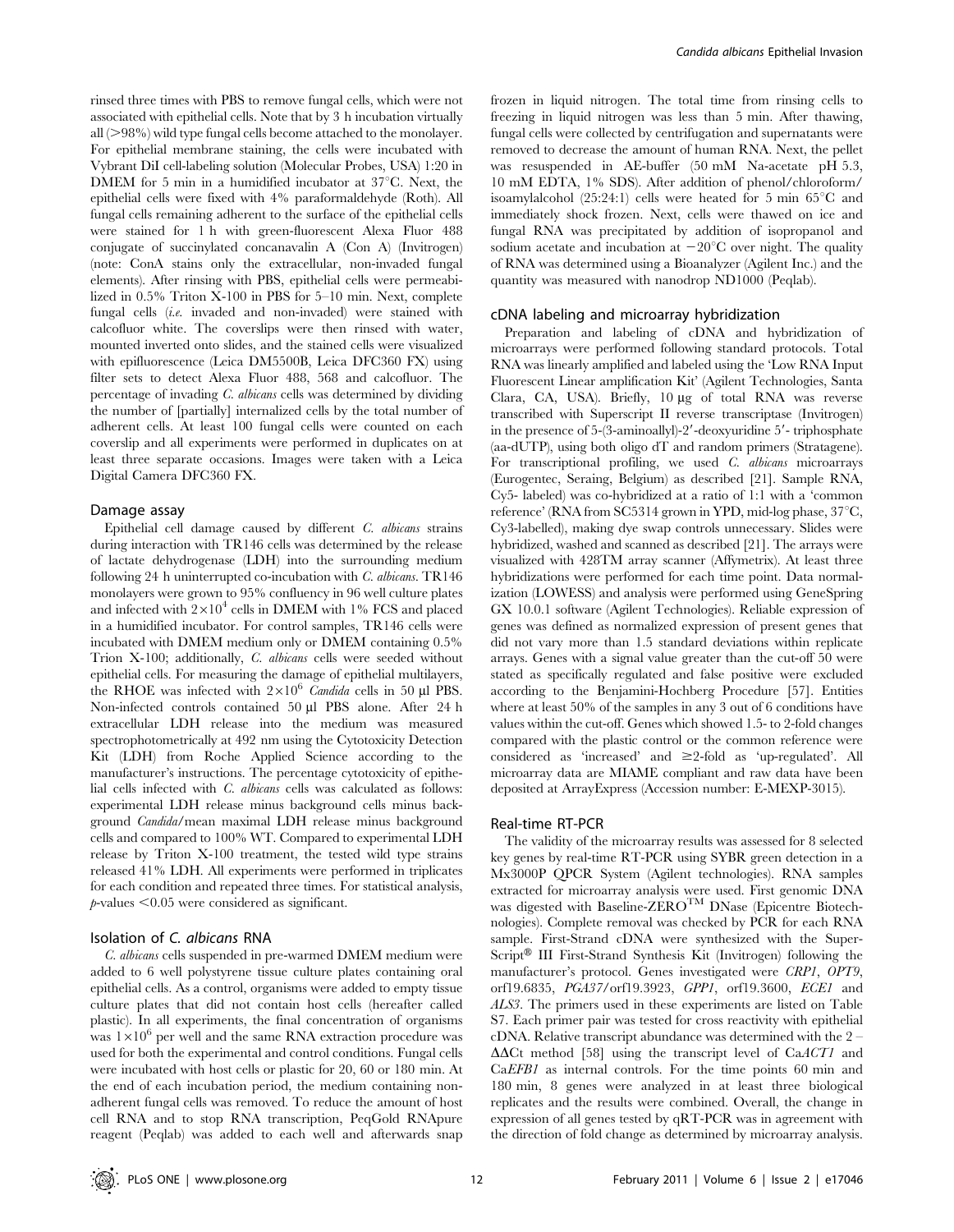### Measurement of intracellular glycerol

The intracellular glycerol content of C. albicans SC5314, gpd2 $\Delta$ and  $gpp1\Delta$  were measured with a commercial quantitative colorimetric determination kit (EnzyChromTMGlycerol Assay Kit, BioAssay Systems, Hayward, USA) following the manufacturer instructions. Briefly, cells were grown overnight in selection media (SD). The overnight culture was re-inoculated in YPD to  $OD_{600} = 0.2$  and grown for additional 4 h at 30°C. Next, cells were treated with 0.5 M NaCl for 45 min by adding 10 ml of 1 M NaCl in YPD, or treated with YPD only as control. Afterwards, cells were collected by centrifugation and washed twice with water. One ml was heated at  $95^{\circ}$ C for 10 min and then centrifuged at 500 rpm for 30 s. The supernatant was used for glycerol determination. Glycerol concentrations were normalized to the wet weight of each pellet.

#### Statistical analyses

The data were analyzed using a Student's T-test to compare means. For these analyzes,  $p$  values of  $<$ 0.05 were considered to be significant. For some experiments we chose to set the level of significance for tests at  $p<0.01$ .

#### Supporting Information

Table S1 Description of genes selected for analyses in this study. (DOC)

Table S2 Morphology of C. albicans wild type and mutant strains (hyphal, pseudohyphal and yeast cells formation in %) and length of the formed filaments following 3 h incubation on epithelial monolayers.

#### (DOC)

Table S3 Summarized phenotypes of C. albicans wild type and mutant strains during interaction with epithelial cells. Comparison

#### References

- 1. Mavor AL, Thewes S, Hube B (2005) Systemic fungal infections caused by Candida species: epidemiology, infection process and virulence attributes. Curr Drug Targets 6: 863–874.
- 2. Odds FC (1988) Ecology and epidemiology of candidiasis. Baltimore: University Park Press.
- 3. Ruhnke M (2002) Skin and mucous membrane infections. Washington DC: American Society for Microbiology Press. pp 307–325.
- 4. Calderone R (2002) Candida and Candidiasis. Washington, DC: ASM Press.
- 5. Hube B (2004) From commensal to pathogen: stage- and tissue-specific gene expression of Candida albicans. Curr Opin Microbiol 7: 336-341.
- 6. Tronchin G, Pihet M, Lopes-Bezerra LM, Bouchara JP (2008) Adherence mechanisms in human pathogenic fungi. Med Mycol 46: 749–772.
- 7. Chaffin WL (2008) Candida albicans cell wall proteins. Microbiol Mol Biol Rev 72: 495–544.
- 8. Sundstrom P (2002) Adhesion in Candida spp. Cell Microbiol 4: 461–469.
- 9. Filler SG, Sheppard DC (2006) Fungal invasion of normally non-phagocytic host cells. PLoS Pathog 2: e129.
- 10. Dalle F, Wachtler B, Coralie L, Holland G, Bannert N, et al. (2009) Cellular interactions of Candida albicans with human oral epithelial cells and enterocytes. Cell Microbiol 12: 248–271.
- 11. d'Enfert C, Hube B (2007) Comparative and Functional Genetics. Norfolk U.K.: Horizon Bioscience.
- 12. Kumamoto CA, Vinces MD (2005) Contributions of hyphae and hypha-coregulated genes to Candida albicans virulence. Cell Microbiol 7: 1546–1554.
- 13. Whiteway M, Bachewich C (2007) Morphogenesis in Candida albicans. Annu Rev Microbiol 61: 529–553.
- 14. Prill SK, Klinkert B, Timpel C, Gale CA, Schroppel K, et al. (2005) PMT family of Candida albicans: five protein mannosyltransferase isoforms affect growth, morphogenesis and antifungal resistance. Mol Microbiol 55: 546–560.
- 15. Zakikhany K, Naglik JR, Schmidt-Westhausen A, Holland G, Schaller M, et al. (2007) In vivo transcript profiling of Candida albicans identifies a gene essential for interepithelial dissemination. Cell Microbiol 9: 2938–2954.
- 16. Lan CY, Rodarte G, Murillo LA, Jones T, Davis RW, et al. (2004) Regulatory networks affected by iron availability in Candida albicans. Mol Microbiol 53: 1451–1469.

of published data to adhesion, invasion and damage properties of all strains investigated in this study. (DOC)

Table S4 C. albicans genes significantly up- and down-regulated in response to oral epithelial cells as compared to YPD cultured C. albicans cells (common reference) at 20, 60, and 180 min. (XLS)

Table S5 *C. albicans* genes with significant changes in transcript levels in response to oral epithelial cells as compared to plastic by microarray analyses at different time points. (XLS)

Table S6 List of the genotypes of C. albicans strains used in this study.

(DOC)

Table S7 Primers used in this study for gene disruption and quantitative real-time RT-PCR. (XLS)

#### Acknowledgments

We thank Cancer Research Technology for providing the TR146 cell line, A. J. Brown, S. G. Filler, N. A. R. Gow, P. Sundstrom, A. Brand, M. C. Lorenz, G. Fink, A. D. Johnson, C. A. Kumamoto, D. Sanglard, J. F. Ernst, M. A. Ghannoum, A. P. Mitchell, H. Liu, F. Muehlschlegel, W. A. Fonzi and K. Schroeppel for kindly providing mutant strains. We also thank S. G. Filler for providing the Als3 antibody, H. Schoeler, S. Boerner for excellent technical assistant, S. Brunke for help with the microarray analysis and A. Heyken, K. Seider, and L. Schild for helpful discussions.

#### Author Contributions

Conceived and designed the experiments: BW FD BH. Performed the experiments: BW KH. Analyzed the data: BW KH DW. Contributed reagents/materials/analysis tools: FD. Wrote the paper: BW DW BH.

- 17. Enjalbert B, Smith DA, Cornell MJ, Alam I, Nicholls S, et al. (2006) Role of the Hog1 stress-activated protein kinase in the global transcriptional response to stress in the fungal pathogen Candida albicans. Mol Biol Cell 17: 1018–1032.
- 18. Liu TT, Lee RE, Barker KS, Lee RE, Wei L, et al. (2005) Genome-wide expression profiling of the response to azole, polyene, echinocandin, and pyrimidine antifungal agents in Candida albicans. Antimicrob Agents Chemother 49: 2226–2236.
- 19. Nantel A, Dignard D, Bachewich C, Harcus D, Marcil A, et al. (2002) Transcription profiling of Candida albicans cells undergoing the yeast-to-hyphal transition. Mol Biol Cell 13: 3452–3465.
- 20. Fonzi WA, Irwin MY (1993) Isogenic strain construction and gene mapping in Candida albicans. Genetics 134: 717–728.
- 21. Fradin C, De Groot P, MacCallum D, Schaller M, Klis F, et al. (2005) Granulocytes govern the transcriptional response, morphology and proliferation of Candida albicans in human blood. Mol Microbiol 56: 397–415.
- 22. Hromatka BS, Noble SM, Johnson AD (2005) Transcriptional response of Candida albicans to nitric oxide and the role of the YHB1 gene in nitrosative stress and virulence. Mol Biol Cell 16: 4814–4826.
- 23. Lorenz MC, Fink GR (2001) The glyoxylate cycle is required for fungal virulence. Nature 412: 83–86.
- 24. Kumamoto CA (2008) Molecular mechanisms of mechanosensing and their roles in fungal contact sensing. Nat Rev Microbiol 6: 667–673.
- 25. Talbot NJ (2003) On the trail of a cereal killer: Exploring the biology of Magnaporthe grisea. Annu Rev Microbiol 57: 177–202.
- 26. Pizarro-Cerda J, Cossart P (2006) Bacterial adhesion and entry into host cells. Cell 124: 715–727.
- 27. Bonazzi M, Cossart P (2006) Bacterial entry into cells: a role for the endocytic machinery. FEBS Lett 580: 2962–2967.
- 28. Phan QT, Fratti RA, Prasadarao NV, Edwards JE, Jr., Filler SG (2005) Ncadherin mediates endocytosis of Candida albicans by endothelial cells. J Biol Chem 280: 10455–10461.
- 29. Brand A, Vacharaksa A, Bendel C, Norton J, Haynes P, et al. (2008) An internal polarity landmark is important for externally induced hyphal behaviors in Candida albicans. Eukaryot Cell 7: 712–720.